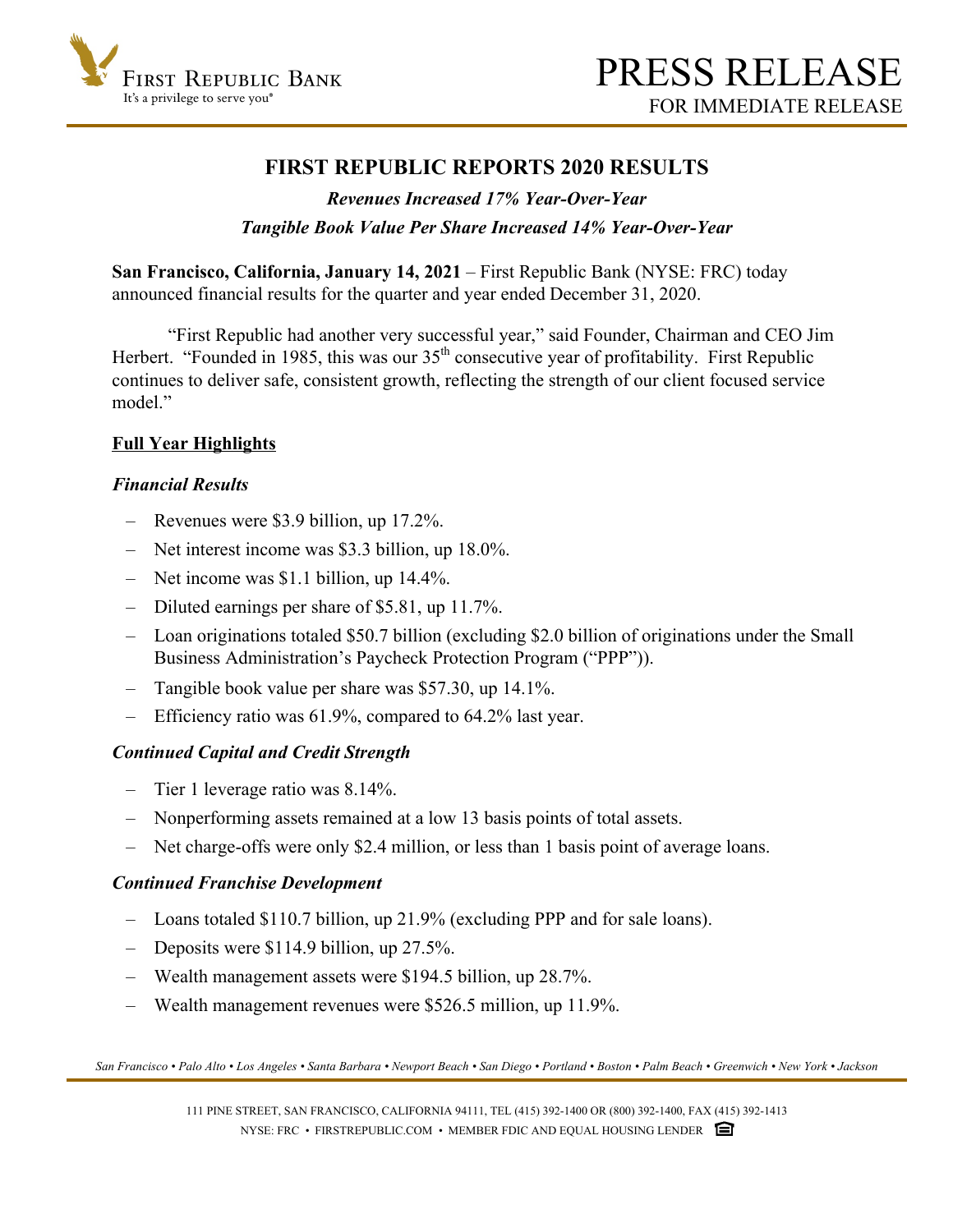## **Quarterly Highlights**

- Compared to last year's fourth quarter:
	- Revenues were \$1.1 billion, up 23.1%.
	- Net interest income was \$892.7 million, up 24.0%.
	- Net income was \$295.6 million, up 20.0%.
	- Diluted earnings per share of \$1.60, up 15.1%.
- Loan originations were \$16.7 billion.
- Net recoveries were \$600,000.
- Net interest margin was 2.73%, compared to 2.71% for the prior quarter.
- Efficiency ratio was 61.6%, compared to 60.7% for the prior quarter.
- Wealth management assets were \$194.5 billion, up 15.6% from the prior quarter.

"We're very pleased with the double-digit growth of revenue, net interest income and earnings per share, both for the full year and the fourth quarter," said Mike Roffler, Chief Financial Officer. "We remain focused on maintaining our capital strength and successfully raised, net, over \$900 million in new Tier 1 capital in 2020."

### **Quarterly Cash Dividend of \$0.20 per Share**

The Bank declared a cash dividend for the fourth quarter of \$0.20 per share of common stock, which is payable on February 11, 2021 to shareholders of record as of January 28, 2021. The current quarterly dividend is an increase over last year's fourth quarter dividend, our  $9<sup>th</sup>$ consecutive year of dividend increases.

### **Strong Asset Quality**

Credit quality remains strong. Nonperforming assets were only 13 basis points of total assets at December 31, 2020.

The provision for credit losses for the full year was \$157.1 million, with net loan chargeoffs of only \$2.4 million. For the quarter, the provision for credit losses was \$35.1 million, which was driven by loan growth.

### **Continued Capital Strength**

The Bank's Tier 1 leverage ratio was 8.14% at December 31, 2020, compared to 8.38% at September 30, 2020.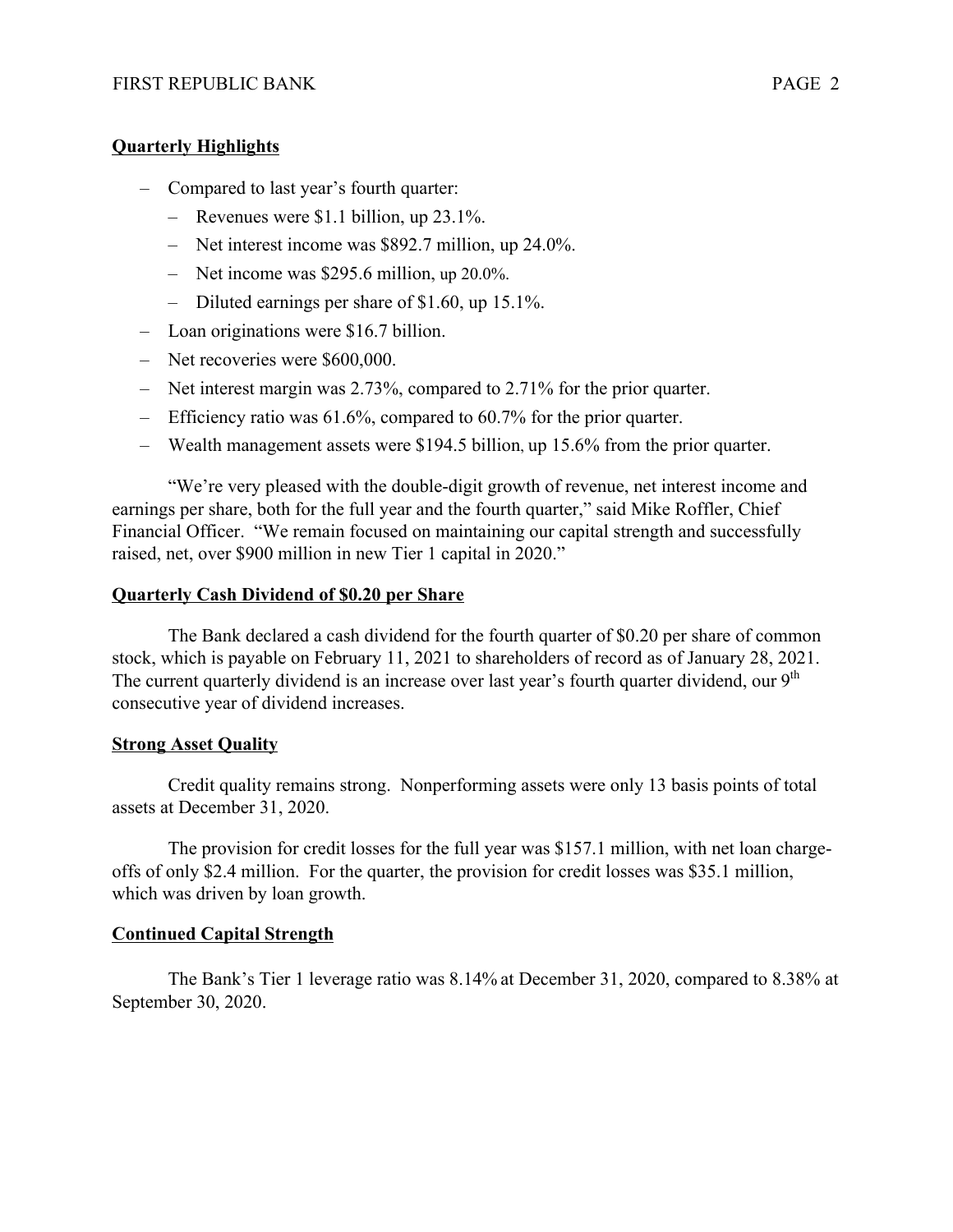During the fourth quarter, the Bank redeemed all of the outstanding shares of its 5.70% Noncumulative Perpetual Series F Preferred Stock, which totaled \$100.0 million. In addition, the Bank sold 1,725,000 new shares of common stock in an underwritten public offering, which added approximately \$225.4 million to common equity. Total common stock sold and preferred stock issued in 2020, net of preferred stock redeemed, added \$908.0 million of Tier 1 capital in 2020.

The Bank has not and does not engage in common stock buybacks.

## **Tangible Book Value Growth**

Tangible book value per common share at December 31, 2020 was \$57.30, up 14.1% from a year ago.

## **Continued Franchise Development**

## *Loan Originations*

 Loan originations were \$16.7 billion for the quarter, up 48.8% from the same quarter a year ago. For 2020, loan originations (excluding PPP loans) totaled \$50.7 billion, up 33.6% compared to the prior year. The increases were primarily due to increases in single family and business lending.

Single family loan originations were 47% of the total volume for the quarter and the full year (excluding PPP loans) and had a weighted average loan-to-value ratio of 56% for the full year. In addition, multifamily and commercial real estate loans originated were 9% of total originations for the quarter and 10% for the year (excluding PPP loans), and had a weighted average loan-to-value ratio of 50% for the year.

 Loans, excluding PPP loans and loans held for sale, totaled \$110.7 billion at December 31, 2020, up 21.9% compared to a year ago primarily due to increases in single family loans (67% of growth), business and multifamily loans.

## *COVID-19 Loan Modifications*

Remaining loan modifications at year-end to those borrowers experiencing financial challenges as a result of COVID-19 (not classified as troubled debt restructurings) totaled \$1.3 billion, and were 1.1% of total loans as of December 31, 2020. Such remaining modifications decreased 67% since September 30, 2020.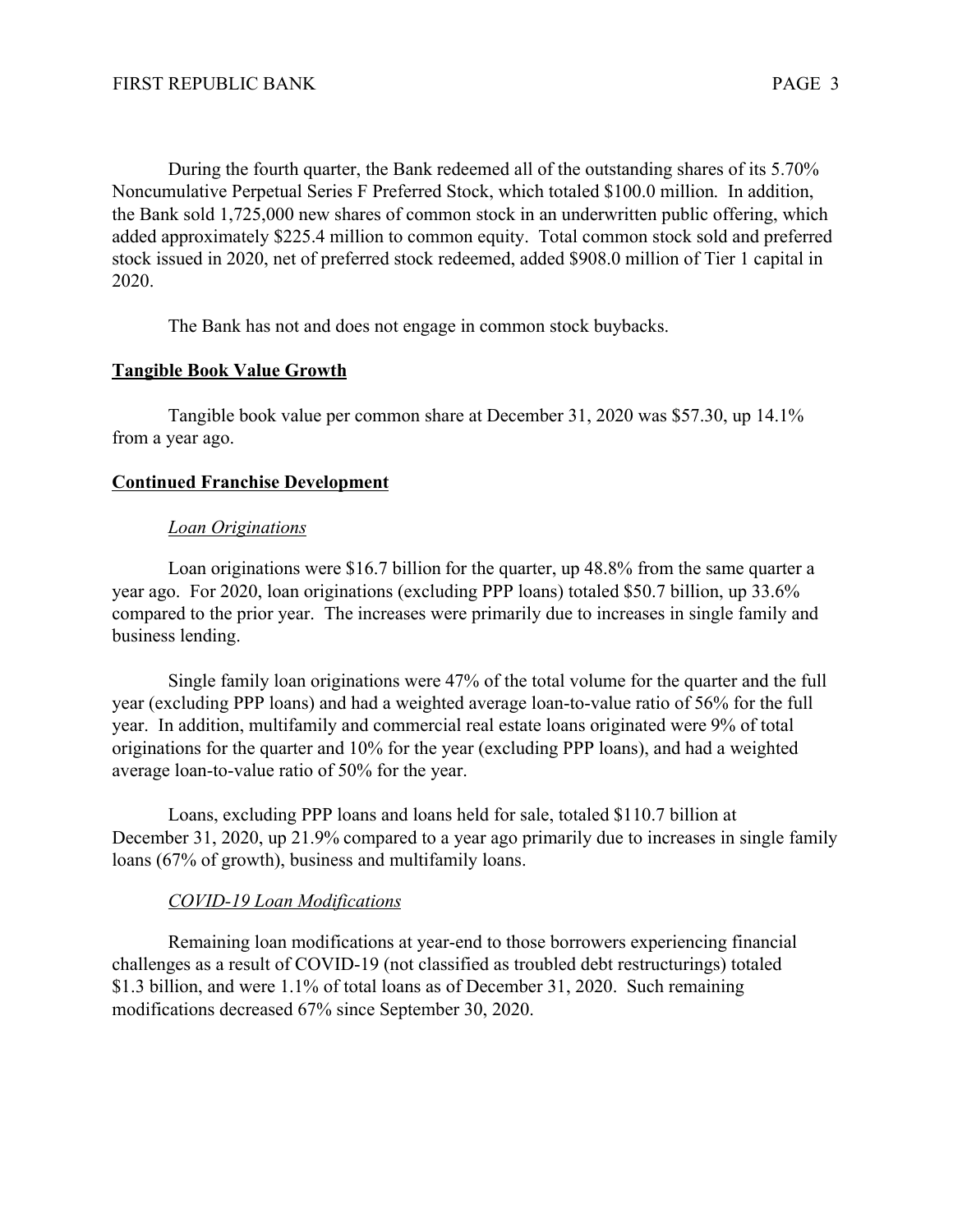The Bank has limited exposure to several of the areas most directly impacted by COVID-19, such as the retail, hotel and restaurant industries, which totaled \$2.5 billion as of December 31, 2020, only 2.2% of total loans. As of December 31, 2020, the Bank had modifications of these portfolios for \$160 million, or 6%.

## *Deposit Growth*

Total deposits increased to \$114.9 billion, up 27.5% compared to a year ago, and had an average rate paid of 11 basis points during the quarter.

At December 31, 2020, checking deposit balances were 66.9% of total deposits.

## *Investments*

 Total investment securities at December 31, 2020 were \$18.5 billion, a slight decrease compared to the prior quarter and a slight increase compared to a year ago.

 High-quality liquid assets, including eligible cash, totaled \$18.1 billion at December 31, 2020, and represented 12.8% of quarterly average total assets.

## *Wealth Management*

Total wealth management assets were \$194.5 billion at December 31, 2020, up 15.6% for the quarter and up 28.7% compared to a year ago. The increases in wealth management assets were due to both net client inflow and market appreciation.

Wealth management revenues totaled \$151.4 million for the quarter, up 17.9% compared to last year's fourth quarter. For 2020, wealth management revenues were \$526.5 million, an increase of 11.9% compared to the prior year. Such revenues represented 14.0% of the Bank's total revenues for the quarter and 13.4% of the Bank's total revenues for the year.

Wealth management assets at December 31, 2020 included investment management assets of \$83.6 billion, brokerage assets and money market mutual funds of \$97.1 billion, and trust and custody assets of \$13.8 billion.

## **Income Statement and Key Ratios**

## *Revenue Growth*

Total revenues were \$1.1 billion for the quarter, up 23.1% compared to the fourth quarter a year ago, and were \$3.9 billion for 2020, up 17.2% compared to the prior year.

## *Net Interest Income Growth*

Net interest income was \$892.7 million for the quarter, up 24.0% compared to the fourth quarter a year ago, and was \$3.3 billion for 2020, up 18.0% compared to the prior year. The increases in net interest income resulted primarily from growth in average interest-earning assets. The increase for the year was partially offset by a decrease in net interest margin.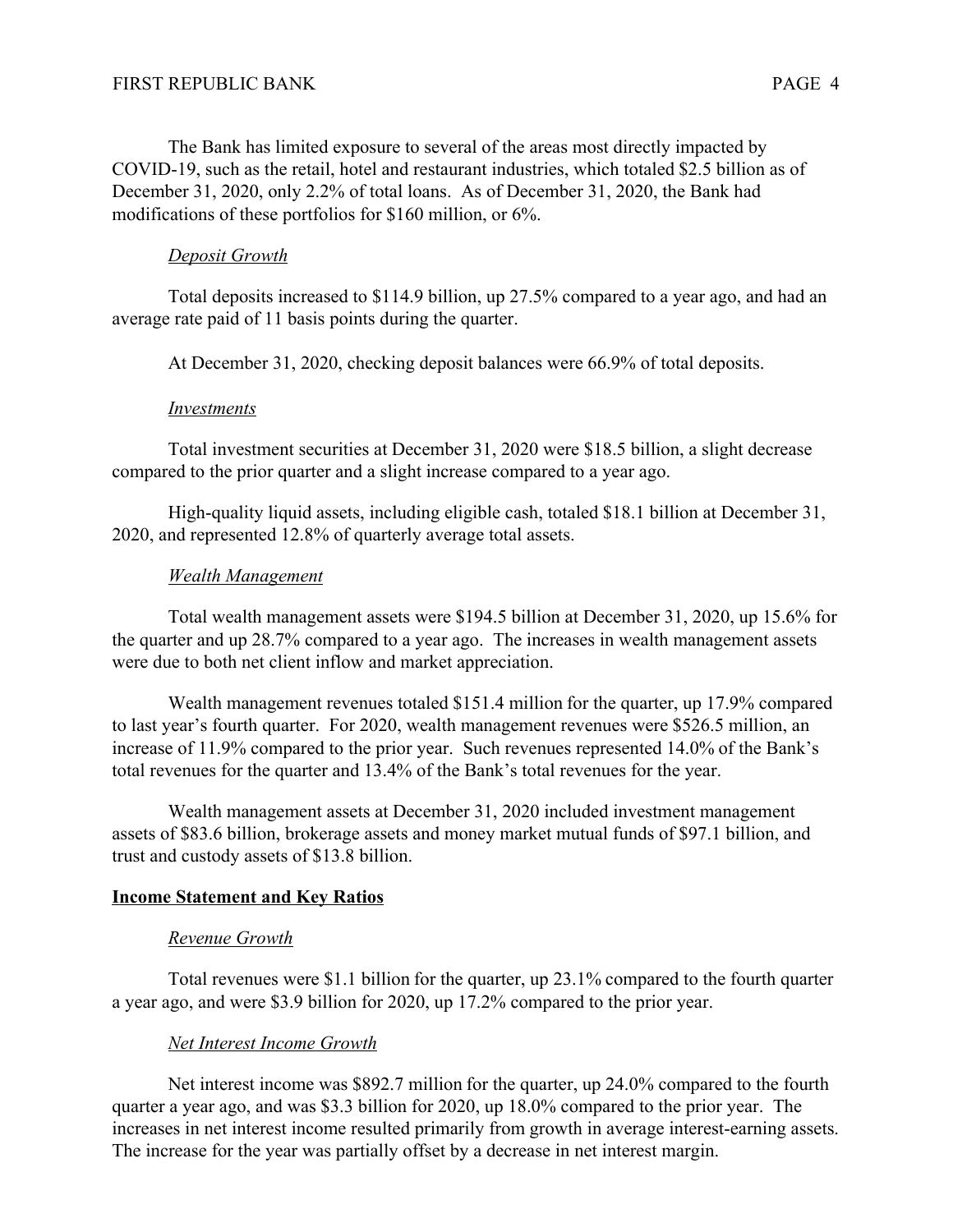#### *Net Interest Margin*

The net interest margin increased to 2.73% in the fourth quarter, from 2.71% in the prior quarter. For 2020, the net interest margin was 2.72%, compared to 2.83% for the prior year. The decrease for the year was primarily due to average yields on earning assets declining more than the offsetting decrease in average funding costs.

#### *Noninterest Income*

Noninterest income was \$187.6 million for the quarter, up 19.3% compared to the fourth quarter a year ago, and was \$654.2 million for 2020, up 13.3% compared to the prior year. The increase for the quarter was primarily driven by higher wealth management fees. The increase for the year was primarily driven by higher wealth management fees and an elevated gain on sale of loans, partially offset by lower loan servicing fees.

#### *Noninterest Expense and Efficiency Ratio*

Noninterest expense was \$666.0 million for the quarter, up 19.2% compared to the fourth quarter a year ago, and was \$2.4 billion for 2020, up 13.0% compared to the prior year. The increases were primarily due to increased salaries and benefits and information systems costs from the continued investments in the expansion of the franchise. The increase for the year was partially offset by lower travel and entertainment, as well as advertising and marketing expenses.

The efficiency ratio was 61.6% for the quarter, compared to 63.7% for the fourth quarter a year ago. For 2020, the efficiency ratio was 61.9%, compared to 64.2% for 2019.

#### *Income Taxes*

 The Bank's effective tax rate for the fourth quarter of 2020 was 22.1%, compared to 19.6% for the prior quarter, and 20.3% for the fourth quarter a year ago. The increase from the prior quarter was primarily due to an increase from state taxes, and a tax refund from an amended tax return in the third quarter of 2020. The increase from the fourth quarter a year ago was primarily the result of lower excess tax benefits from a decrease in stock option exercises by employees, as well as an increase from state taxes.

The effective tax rate for 2020 was 20.2%, compared to 17.9% for 2019. The increase for the year was primarily the result of lower excess tax benefits from a decrease in stock option exercises by employees, partially offset by a tax refund from an amended tax return.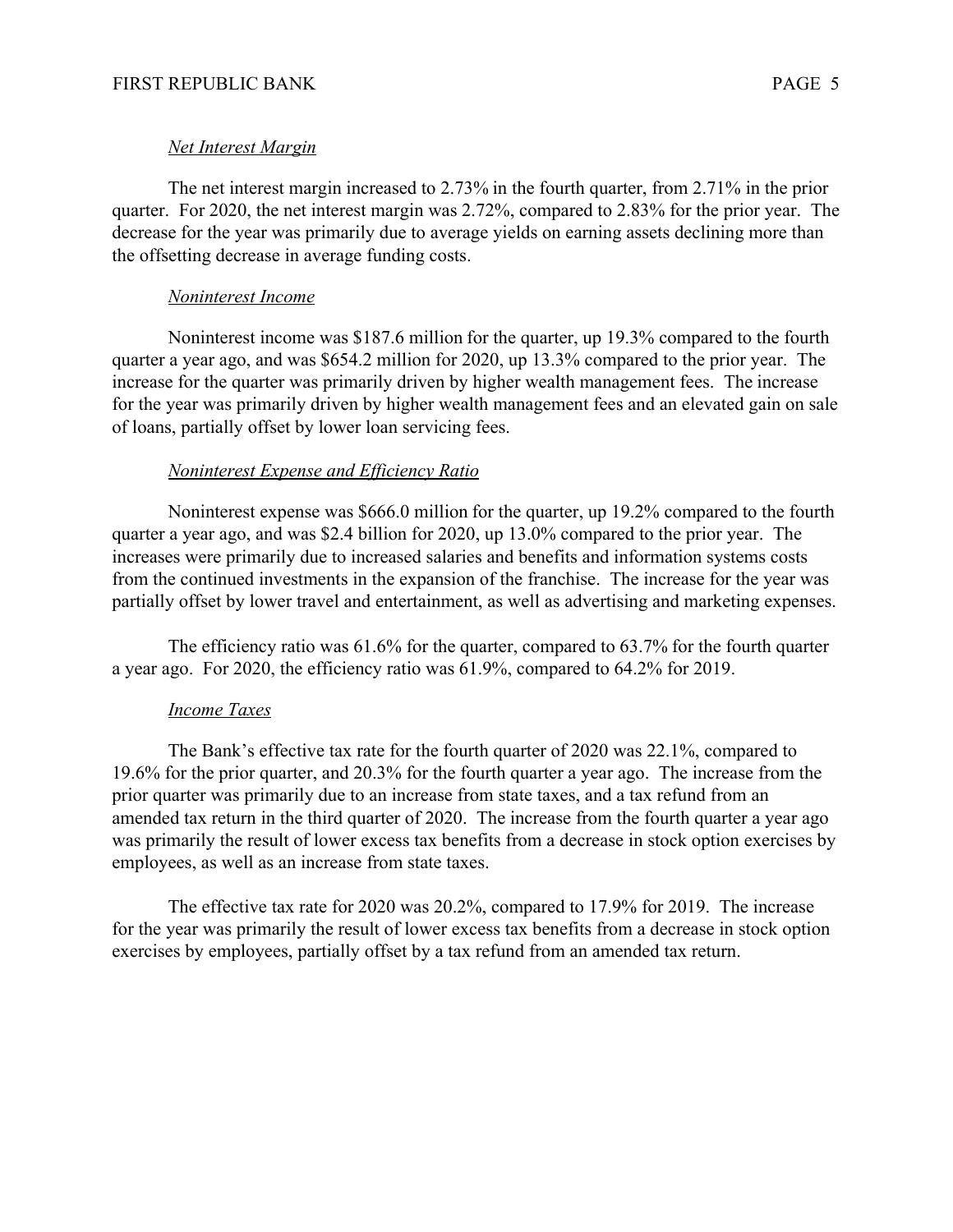#### **Conference Call Details**

First Republic Bank's fourth quarter 2020 earnings conference call is scheduled for January 14, 2021 at 7:00 a.m. PT / 10:00 a.m. ET. To access the event by telephone, please dial (800) 263-0877 and use confirmation code 3942335 approximately 15 minutes prior to the start time (to allow time for registration). International callers should dial +1 (856) 344-9283 and enter the same confirmation code.

The call will also be broadcast live over the Internet and can be accessed in the Investor Relations section of First Republic's website at [https://ir.firstrepublic.com/events-calendar.](https://ir.firstrepublic.com/events-calendar) To listen to the live webcast, please visit the site at least 15 minutes prior to the start time to register, download and install any necessary audio software.

For those unable to join the live presentation, a replay of the call will be available beginning January 14, 2021, at 11:00 a.m. PT / 2:00 p.m. ET, through January 21, 2021, at 8:59 p.m. PT / 11:59 p.m. ET. To access the replay, dial (888) 203-1112 and use confirmation code 3942335#. International callers should dial +1 (719) 457-0820 and enter the same confirmation code. A replay of the webcast also will be available for 90 days following, accessible in the Investor Relations section of First Republic Bank's website at [https://ir.firstrepublic.com/events](https://ir.firstrepublic.com/events-calendar)[calendar.](https://ir.firstrepublic.com/events-calendar)

The Bank's press releases are available after release in the Newsroom and Investor Relations section of First Republic Bank's website at [firstrepublic.com](http://www.firstrepublic.com).

#### **About First Republic Bank**

 Founded in 1985, First Republic and its subsidiaries offer private banking, private business banking and private wealth management, including investment, trust and brokerage services. First Republic specializes in delivering exceptional, relationship-based service and offers a complete line of products, including residential, commercial and personal loans, deposit services, and wealth management. Services are offered through preferred banking or wealth management offices primarily in San Francisco, Palo Alto, Los Angeles, Santa Barbara, Newport Beach and San Diego, California; Portland, Oregon; Boston, Massachusetts; Palm Beach, Florida; Greenwich, Connecticut; New York, New York; and Jackson, Wyoming. First Republic is a constituent of the S&P 500 Index and KBW Nasdaq Bank Index. For more information, visit [firstrepublic.com.](http://www.firstrepublic.com)

### **Forward-Looking Statements**

This press release contains forward-looking statements within the meaning of the Private Securities Litigation Reform Act of 1995. Statements in this press release that are not historical facts are hereby identified as "forward-looking statements" for the purpose of the safe harbor provided by Section 21E of the Securities Exchange Act of 1934, as amended (the "Exchange Act"). Any statements about our expectations, beliefs, plans, predictions, forecasts, objectives, assumptions or future events or performance are not historical facts and may be forward-looking.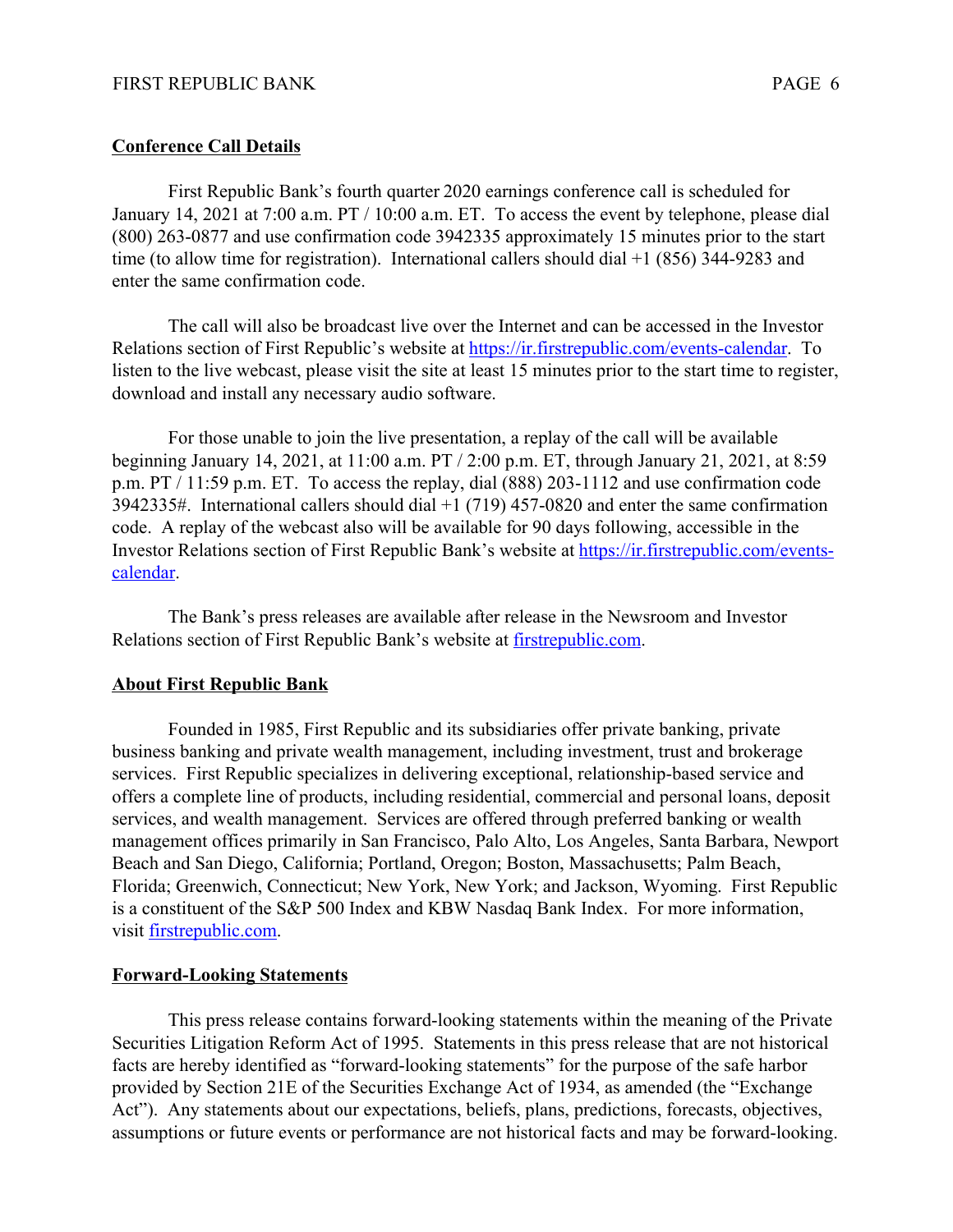These statements are often, but not always, made through the use of words or phrases such as "anticipates," "believes," "can," "could," "may," "predicts," "potential," "should," "will," "estimates," "plans," "projects," "continuing," "ongoing," "expects," "intends" and similar words or phrases. Accordingly, these statements are only predictions and involve estimates, known and unknown risks, assumptions and uncertainties that could cause actual results to differ materially from those expressed in them.

 Forward-looking statements involving such risks and uncertainties include, but are not limited to, statements regarding: projections of loans, assets, deposits, liabilities, revenues, expenses, tax liabilities, net income, capital expenditures, liquidity, dividends, capital structure, investments or other financial items; expectations regarding the banking and wealth management industries; descriptions of plans or objectives of management for future operations, products or services; forecasts of future economic conditions generally and in our market areas in particular, which may affect the ability of borrowers to repay their loans and the value of real property or other property held as collateral for such loans; our opportunities for growth and our plans for expansion (including opening new offices); expectations about the performance of any new offices; projections about the amount and the value of intangible assets, as well as amortization of recorded amounts; future provisions for credit losses on loans and debt securities, as well as for unfunded loan commitments; changes in nonperforming assets; expectations regarding the impact and duration of COVID-19; projections about future levels of loan originations or loan repayments; projections regarding costs, including the impact on our efficiency ratio; and descriptions of assumptions underlying or relating to any of the foregoing.

 Factors that could cause actual results to differ from those discussed in the forwardlooking statements include, but are not limited to: significant competition to attract and retain banking and wealth management customers, from both traditional and non-traditional financial services and technology companies; our ability to recruit and retain key managers, employees and board members; natural or other disasters, including earthquakes, fires, pandemics or acts of terrorism affecting the markets in which we operate; the negative impacts and disruptions resulting from COVID-19 on our colleagues and clients, the communities we serve and the domestic and global economy, which may have an adverse effect on our business, financial position and results of operations; interest rate risk and credit risk; our ability to maintain and follow high underwriting standards; economic and market conditions, including those affecting the valuation of our investment securities portfolio and credit losses on our loans and debt securities; real estate prices generally and in our markets; our geographic and product concentrations; demand for our products and services; developments and uncertainty related to the future use and availability of some reference rates, such as the London Interbank Offered Rate and the 11th District Monthly Weighted Average Cost of Funds Index, as well as other alternative reference rates; the regulatory environment in which we operate, our regulatory compliance and future regulatory requirements; any future changes to regulatory capital requirements; legislative and regulatory actions affecting us and the financial services industry, such as the Dodd-Frank Wall Street Reform and Consumer Protection Act (the "Dodd-Frank Act"), including increased compliance costs, limitations on activities and requirements to hold additional capital, as well as changes to the Dodd-Frank Act pursuant to the Economic Growth, Regulatory Relief, and Consumer Protection Act; our ability to avoid litigation and its associated costs and liabilities; future Federal Deposit Insurance Corporation ("FDIC") special assessments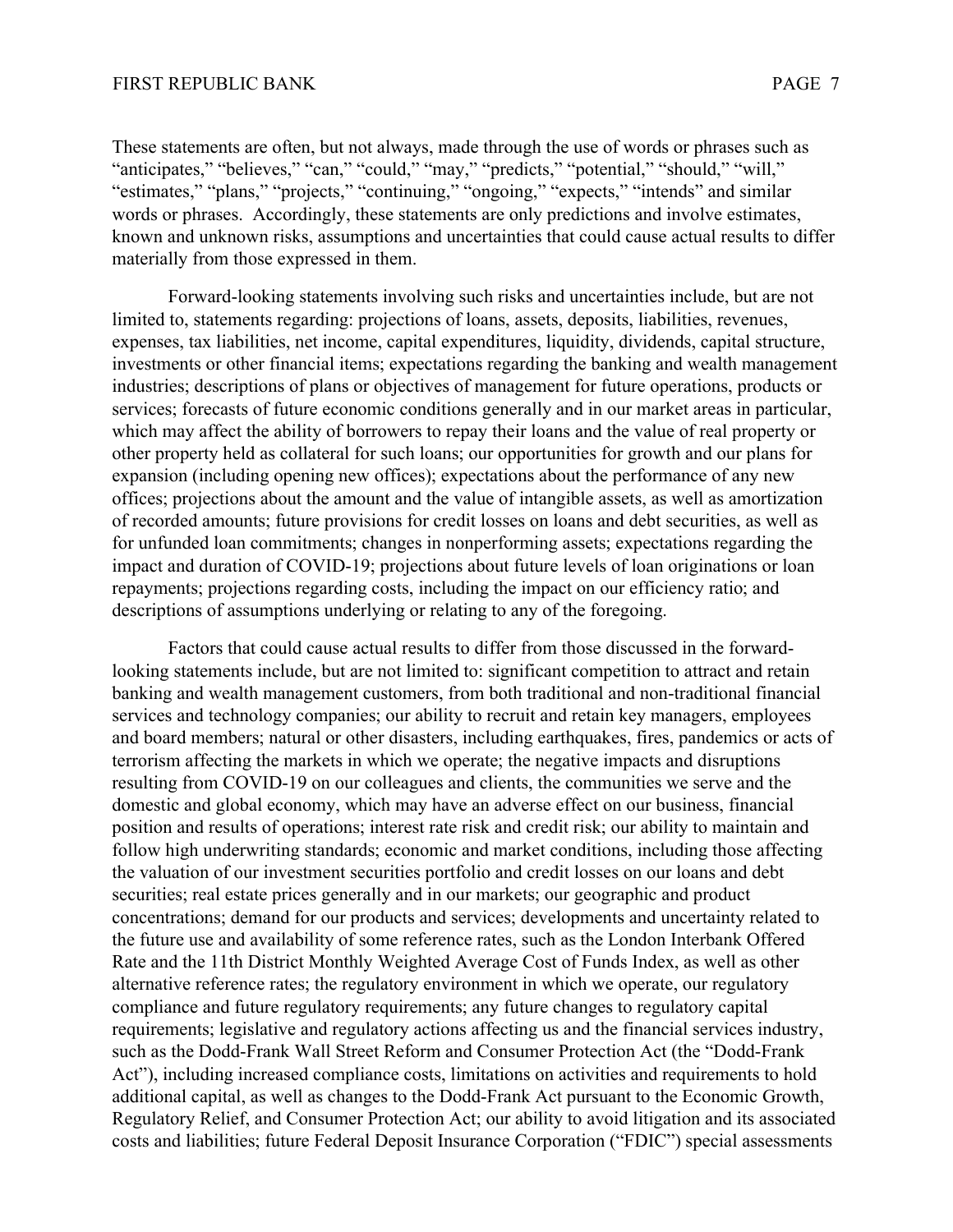or changes to regular assessments; fraud, cybersecurity and privacy risks; and custom technology preferences of our customers and our ability to successfully execute on initiatives relating to enhancements of our technology infrastructure, including client-facing systems and applications. For a discussion of these and other risks and uncertainties, see First Republic's FDIC filings, including, but not limited to, the risk factors in First Republic's Annual Report on Form 10-K, Quarterly Reports on Form 10-Q and any subsequent reports filed by First Republic with the FDIC. These filings are available in the Investor Relations section of our website.

All forward-looking statements are necessarily only estimates of future results, and there can be no assurance that actual results will not differ materially from expectations, and, therefore, you are cautioned not to place undue reliance on such statements. Any forwardlooking statements are qualified in their entirety by reference to the factors discussed throughout our public filings under the Exchange Act. Further, any forward-looking statement speaks only as of the date on which it is made, and we undertake no obligation to update any forward-looking statement to reflect events or circumstances after the date on which the statement is made or to reflect the occurrence of unanticipated events.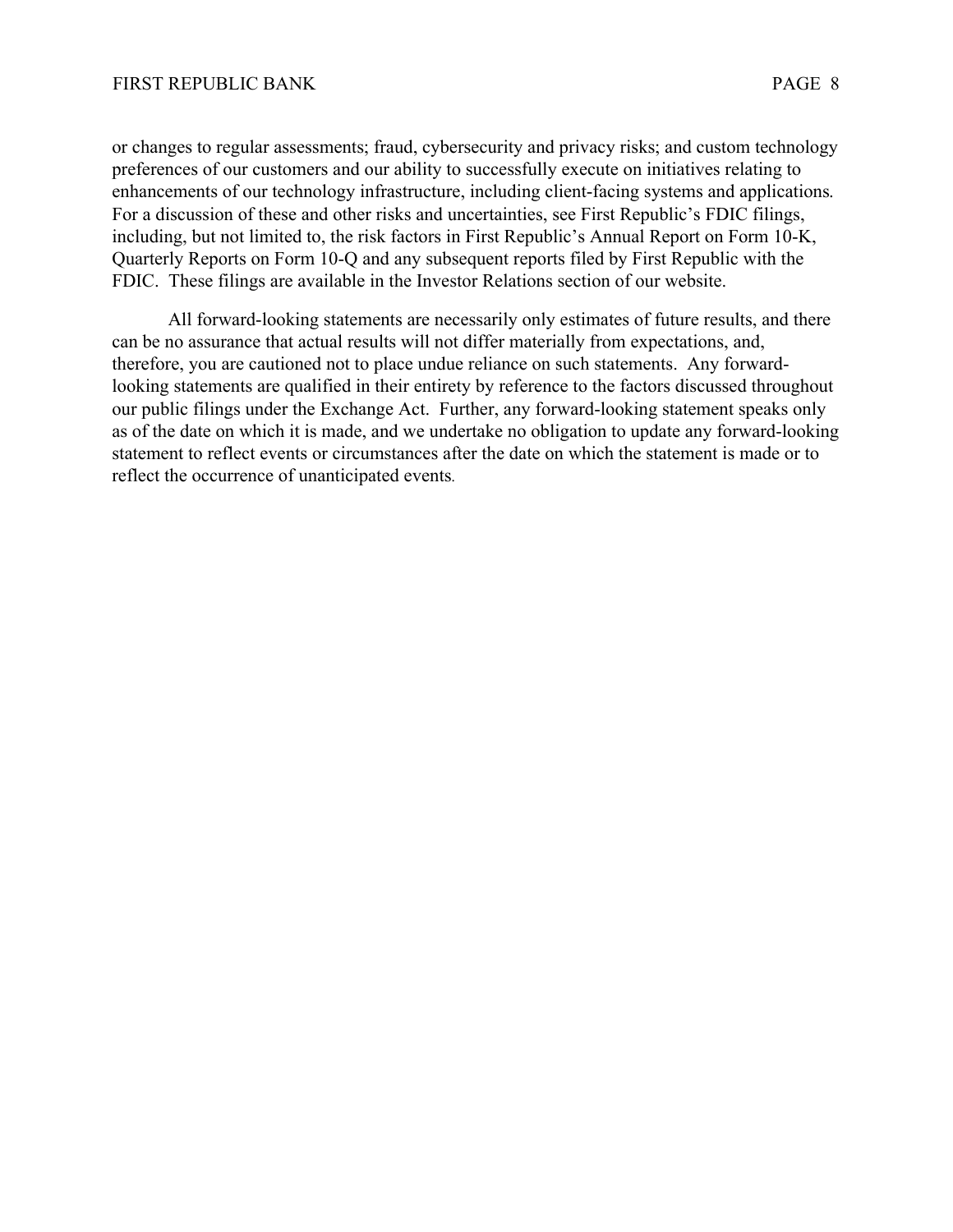| 2020<br>2019<br>2020<br>2020<br>2019<br>(in thousands, except per share amounts)<br>Interest income:<br>\$<br>845,150<br>S.<br>780,326<br>\$<br>811,708<br>\$<br>3,244,796<br>\$<br>2,986,210<br>138,429<br>146,080<br>142,971<br>576,484<br>547,988<br>5,754<br>5,679<br>6,116<br>23,889<br>21,446<br>Cash and cash equivalents<br>1,819<br>1,181<br>4,869<br>7,504<br>23,835<br>991,152<br>936,954<br>961,976<br>3,852,673<br>3,579,479<br>Total interest income<br>Interest expense:<br>Deposits<br>30,405<br>128,705<br>54,355<br>276,085<br>500,557<br>68,019<br>88,131<br>77,341<br>314,036<br>314,755<br>98,424<br>216,836<br>131,696<br>590,121<br>815,312<br>Total interest expense<br>892,728<br>720,118<br>3,262,552<br>2,764,167<br>830,280<br>35,066<br>9,579<br>157,091<br>28,538<br>61,690<br>Net interest income after provision for credit<br>857,662<br>710.539<br>801,742<br>2,702,477<br>3,105,461<br>$losses$<br>Noninterest income:<br>Investment management fees<br>114,287<br>97,106<br>96,638<br>395,304<br>359,332<br>Brokerage and investment fees<br>11,489<br>12,416<br>10,796<br>50,517<br>41,035<br>2,216<br>5,569<br>4,186<br>11,655<br>12,708<br>4,543<br>16,549<br>5,366<br>4,328<br>19,484<br>Foreign exchange fee income<br>14,688<br>10,365<br>12,575<br>49,552<br>41,026<br>Deposit fees.<br>6,115<br>6,609<br>5,753<br>23,713<br>26,071<br>Loan and related fees<br>19,819<br>7,167<br>6,175<br>7,171<br>27,908<br>144<br>1,248<br>1,788<br>(1,401)<br>11,348<br>69<br>13,797<br>16,987<br>2,412<br>535<br>Gain (loss) on investment securities<br>88<br>(1, 541)<br>(405)<br>3,840<br>(3,436)<br>Income from investments in life insurance<br>16,997<br>14,034<br>20,546<br>45,570<br>53,503<br>Other income (loss)<br>2,211<br>1,810<br>(2,791)<br>3,171<br>6,663<br>187,637<br>170,983<br>577,220<br>Total noninterest income<br>157,345<br>654,233<br>Noninterest expense:<br>Salaries and employee benefits<br>415,767<br>325,094<br>373,225<br>1,494,400<br>1,245,526<br>79,331<br>69,278<br>74,549<br>298,632<br>273,337<br>56,627<br>50,474<br>55,543<br>220,752<br>192,678<br>18,015<br>22,476<br>19,845<br>66,494<br>68,099<br>Advertising and marketing <i>marketing</i><br>8,909<br>65,961<br>13,762<br>17,615<br>43,135<br>10,912<br>11,650<br>11,003<br>38,759<br>44,113<br>FDIC assessments<br>.<br>70,892<br>62,996<br>65,136<br>258,203<br>262,101<br>Other expenses<br>666,044<br>558,845<br>608,210<br>2,425,729<br>2,146,461<br>Total noninterest expense<br>Income before provision for income taxes<br>309,039<br>379,255<br>364,515<br>1,333,965<br>1,133,236<br>Provision for income taxes.<br>62,709<br>71,378<br>83,695<br>269,814<br>202,907<br>293,137<br>295,560<br>246,330<br>930,329<br>Net income.<br>1,064,151<br>Dividends on preferred stock<br>16,072<br>10,708<br>14,816<br>58,725<br>49,070<br>Net income available to common shareholders.<br>$\mathbb{S}$<br>279,488<br>235,622<br>278,321<br>\$<br>1,005,426<br>$\frac{1}{2}$<br>881,259<br>\$<br>\$<br>Basic earnings per common share.<br>1.61<br>1.40<br>1.62<br>5.85<br>5.25<br>$\frac{\mathsf{s}}{\mathsf{s}}$<br><u>s</u><br>$\frac{8}{2}$<br>$\overline{\mathcal{L}}$<br>$\overline{\mathcal{E}}$<br>Diluted earnings per common share<br>$\sqrt{\frac{2}{5}}$<br>1.39<br>5.81<br>1.60<br>1.61<br>$\mathcal{S}$<br>$\frac{\mathcal{S}}{\mathcal{S}}$<br>\$<br>-S<br>5.20<br>Weighted average shares—basic<br>167,908<br>173,111<br>168,544<br>172,142<br>171,933<br>Weighted average shares-diluted.<br>174,708<br>169,776<br>172,932<br>173,053<br>169,551 |  | <b>Quarter Ended</b><br>December 31, |  | <b>Ouarter Ended</b><br>September 30, | <b>Year Ended</b><br>December 31, |  |  |  |  |
|----------------------------------------------------------------------------------------------------------------------------------------------------------------------------------------------------------------------------------------------------------------------------------------------------------------------------------------------------------------------------------------------------------------------------------------------------------------------------------------------------------------------------------------------------------------------------------------------------------------------------------------------------------------------------------------------------------------------------------------------------------------------------------------------------------------------------------------------------------------------------------------------------------------------------------------------------------------------------------------------------------------------------------------------------------------------------------------------------------------------------------------------------------------------------------------------------------------------------------------------------------------------------------------------------------------------------------------------------------------------------------------------------------------------------------------------------------------------------------------------------------------------------------------------------------------------------------------------------------------------------------------------------------------------------------------------------------------------------------------------------------------------------------------------------------------------------------------------------------------------------------------------------------------------------------------------------------------------------------------------------------------------------------------------------------------------------------------------------------------------------------------------------------------------------------------------------------------------------------------------------------------------------------------------------------------------------------------------------------------------------------------------------------------------------------------------------------------------------------------------------------------------------------------------------------------------------------------------------------------------------------------------------------------------------------------------------------------------------------------------------------------------------------------------------------------------------------------------------------------------------------------------------------------------------------------------------------------------------------------------------------------------------------------------------------------------------------------------------------------------------------------------------------------------------------------------------------------------------------------------------------------------------------------------------------------------------------------------------------------------------------------------------------------------------------------------------------------------------------------------------------------------------------------------------------------------------------------------------|--|--------------------------------------|--|---------------------------------------|-----------------------------------|--|--|--|--|
|                                                                                                                                                                                                                                                                                                                                                                                                                                                                                                                                                                                                                                                                                                                                                                                                                                                                                                                                                                                                                                                                                                                                                                                                                                                                                                                                                                                                                                                                                                                                                                                                                                                                                                                                                                                                                                                                                                                                                                                                                                                                                                                                                                                                                                                                                                                                                                                                                                                                                                                                                                                                                                                                                                                                                                                                                                                                                                                                                                                                                                                                                                                                                                                                                                                                                                                                                                                                                                                                                                                                                                                                    |  |                                      |  |                                       |                                   |  |  |  |  |
|                                                                                                                                                                                                                                                                                                                                                                                                                                                                                                                                                                                                                                                                                                                                                                                                                                                                                                                                                                                                                                                                                                                                                                                                                                                                                                                                                                                                                                                                                                                                                                                                                                                                                                                                                                                                                                                                                                                                                                                                                                                                                                                                                                                                                                                                                                                                                                                                                                                                                                                                                                                                                                                                                                                                                                                                                                                                                                                                                                                                                                                                                                                                                                                                                                                                                                                                                                                                                                                                                                                                                                                                    |  |                                      |  |                                       |                                   |  |  |  |  |
|                                                                                                                                                                                                                                                                                                                                                                                                                                                                                                                                                                                                                                                                                                                                                                                                                                                                                                                                                                                                                                                                                                                                                                                                                                                                                                                                                                                                                                                                                                                                                                                                                                                                                                                                                                                                                                                                                                                                                                                                                                                                                                                                                                                                                                                                                                                                                                                                                                                                                                                                                                                                                                                                                                                                                                                                                                                                                                                                                                                                                                                                                                                                                                                                                                                                                                                                                                                                                                                                                                                                                                                                    |  |                                      |  |                                       |                                   |  |  |  |  |
|                                                                                                                                                                                                                                                                                                                                                                                                                                                                                                                                                                                                                                                                                                                                                                                                                                                                                                                                                                                                                                                                                                                                                                                                                                                                                                                                                                                                                                                                                                                                                                                                                                                                                                                                                                                                                                                                                                                                                                                                                                                                                                                                                                                                                                                                                                                                                                                                                                                                                                                                                                                                                                                                                                                                                                                                                                                                                                                                                                                                                                                                                                                                                                                                                                                                                                                                                                                                                                                                                                                                                                                                    |  |                                      |  |                                       |                                   |  |  |  |  |
|                                                                                                                                                                                                                                                                                                                                                                                                                                                                                                                                                                                                                                                                                                                                                                                                                                                                                                                                                                                                                                                                                                                                                                                                                                                                                                                                                                                                                                                                                                                                                                                                                                                                                                                                                                                                                                                                                                                                                                                                                                                                                                                                                                                                                                                                                                                                                                                                                                                                                                                                                                                                                                                                                                                                                                                                                                                                                                                                                                                                                                                                                                                                                                                                                                                                                                                                                                                                                                                                                                                                                                                                    |  |                                      |  |                                       |                                   |  |  |  |  |
|                                                                                                                                                                                                                                                                                                                                                                                                                                                                                                                                                                                                                                                                                                                                                                                                                                                                                                                                                                                                                                                                                                                                                                                                                                                                                                                                                                                                                                                                                                                                                                                                                                                                                                                                                                                                                                                                                                                                                                                                                                                                                                                                                                                                                                                                                                                                                                                                                                                                                                                                                                                                                                                                                                                                                                                                                                                                                                                                                                                                                                                                                                                                                                                                                                                                                                                                                                                                                                                                                                                                                                                                    |  |                                      |  |                                       |                                   |  |  |  |  |
|                                                                                                                                                                                                                                                                                                                                                                                                                                                                                                                                                                                                                                                                                                                                                                                                                                                                                                                                                                                                                                                                                                                                                                                                                                                                                                                                                                                                                                                                                                                                                                                                                                                                                                                                                                                                                                                                                                                                                                                                                                                                                                                                                                                                                                                                                                                                                                                                                                                                                                                                                                                                                                                                                                                                                                                                                                                                                                                                                                                                                                                                                                                                                                                                                                                                                                                                                                                                                                                                                                                                                                                                    |  |                                      |  |                                       |                                   |  |  |  |  |
|                                                                                                                                                                                                                                                                                                                                                                                                                                                                                                                                                                                                                                                                                                                                                                                                                                                                                                                                                                                                                                                                                                                                                                                                                                                                                                                                                                                                                                                                                                                                                                                                                                                                                                                                                                                                                                                                                                                                                                                                                                                                                                                                                                                                                                                                                                                                                                                                                                                                                                                                                                                                                                                                                                                                                                                                                                                                                                                                                                                                                                                                                                                                                                                                                                                                                                                                                                                                                                                                                                                                                                                                    |  |                                      |  |                                       |                                   |  |  |  |  |
|                                                                                                                                                                                                                                                                                                                                                                                                                                                                                                                                                                                                                                                                                                                                                                                                                                                                                                                                                                                                                                                                                                                                                                                                                                                                                                                                                                                                                                                                                                                                                                                                                                                                                                                                                                                                                                                                                                                                                                                                                                                                                                                                                                                                                                                                                                                                                                                                                                                                                                                                                                                                                                                                                                                                                                                                                                                                                                                                                                                                                                                                                                                                                                                                                                                                                                                                                                                                                                                                                                                                                                                                    |  |                                      |  |                                       |                                   |  |  |  |  |
|                                                                                                                                                                                                                                                                                                                                                                                                                                                                                                                                                                                                                                                                                                                                                                                                                                                                                                                                                                                                                                                                                                                                                                                                                                                                                                                                                                                                                                                                                                                                                                                                                                                                                                                                                                                                                                                                                                                                                                                                                                                                                                                                                                                                                                                                                                                                                                                                                                                                                                                                                                                                                                                                                                                                                                                                                                                                                                                                                                                                                                                                                                                                                                                                                                                                                                                                                                                                                                                                                                                                                                                                    |  |                                      |  |                                       |                                   |  |  |  |  |
|                                                                                                                                                                                                                                                                                                                                                                                                                                                                                                                                                                                                                                                                                                                                                                                                                                                                                                                                                                                                                                                                                                                                                                                                                                                                                                                                                                                                                                                                                                                                                                                                                                                                                                                                                                                                                                                                                                                                                                                                                                                                                                                                                                                                                                                                                                                                                                                                                                                                                                                                                                                                                                                                                                                                                                                                                                                                                                                                                                                                                                                                                                                                                                                                                                                                                                                                                                                                                                                                                                                                                                                                    |  |                                      |  |                                       |                                   |  |  |  |  |
|                                                                                                                                                                                                                                                                                                                                                                                                                                                                                                                                                                                                                                                                                                                                                                                                                                                                                                                                                                                                                                                                                                                                                                                                                                                                                                                                                                                                                                                                                                                                                                                                                                                                                                                                                                                                                                                                                                                                                                                                                                                                                                                                                                                                                                                                                                                                                                                                                                                                                                                                                                                                                                                                                                                                                                                                                                                                                                                                                                                                                                                                                                                                                                                                                                                                                                                                                                                                                                                                                                                                                                                                    |  |                                      |  |                                       |                                   |  |  |  |  |
|                                                                                                                                                                                                                                                                                                                                                                                                                                                                                                                                                                                                                                                                                                                                                                                                                                                                                                                                                                                                                                                                                                                                                                                                                                                                                                                                                                                                                                                                                                                                                                                                                                                                                                                                                                                                                                                                                                                                                                                                                                                                                                                                                                                                                                                                                                                                                                                                                                                                                                                                                                                                                                                                                                                                                                                                                                                                                                                                                                                                                                                                                                                                                                                                                                                                                                                                                                                                                                                                                                                                                                                                    |  |                                      |  |                                       |                                   |  |  |  |  |
|                                                                                                                                                                                                                                                                                                                                                                                                                                                                                                                                                                                                                                                                                                                                                                                                                                                                                                                                                                                                                                                                                                                                                                                                                                                                                                                                                                                                                                                                                                                                                                                                                                                                                                                                                                                                                                                                                                                                                                                                                                                                                                                                                                                                                                                                                                                                                                                                                                                                                                                                                                                                                                                                                                                                                                                                                                                                                                                                                                                                                                                                                                                                                                                                                                                                                                                                                                                                                                                                                                                                                                                                    |  |                                      |  |                                       |                                   |  |  |  |  |
|                                                                                                                                                                                                                                                                                                                                                                                                                                                                                                                                                                                                                                                                                                                                                                                                                                                                                                                                                                                                                                                                                                                                                                                                                                                                                                                                                                                                                                                                                                                                                                                                                                                                                                                                                                                                                                                                                                                                                                                                                                                                                                                                                                                                                                                                                                                                                                                                                                                                                                                                                                                                                                                                                                                                                                                                                                                                                                                                                                                                                                                                                                                                                                                                                                                                                                                                                                                                                                                                                                                                                                                                    |  |                                      |  |                                       |                                   |  |  |  |  |
|                                                                                                                                                                                                                                                                                                                                                                                                                                                                                                                                                                                                                                                                                                                                                                                                                                                                                                                                                                                                                                                                                                                                                                                                                                                                                                                                                                                                                                                                                                                                                                                                                                                                                                                                                                                                                                                                                                                                                                                                                                                                                                                                                                                                                                                                                                                                                                                                                                                                                                                                                                                                                                                                                                                                                                                                                                                                                                                                                                                                                                                                                                                                                                                                                                                                                                                                                                                                                                                                                                                                                                                                    |  |                                      |  |                                       |                                   |  |  |  |  |
|                                                                                                                                                                                                                                                                                                                                                                                                                                                                                                                                                                                                                                                                                                                                                                                                                                                                                                                                                                                                                                                                                                                                                                                                                                                                                                                                                                                                                                                                                                                                                                                                                                                                                                                                                                                                                                                                                                                                                                                                                                                                                                                                                                                                                                                                                                                                                                                                                                                                                                                                                                                                                                                                                                                                                                                                                                                                                                                                                                                                                                                                                                                                                                                                                                                                                                                                                                                                                                                                                                                                                                                                    |  |                                      |  |                                       |                                   |  |  |  |  |
|                                                                                                                                                                                                                                                                                                                                                                                                                                                                                                                                                                                                                                                                                                                                                                                                                                                                                                                                                                                                                                                                                                                                                                                                                                                                                                                                                                                                                                                                                                                                                                                                                                                                                                                                                                                                                                                                                                                                                                                                                                                                                                                                                                                                                                                                                                                                                                                                                                                                                                                                                                                                                                                                                                                                                                                                                                                                                                                                                                                                                                                                                                                                                                                                                                                                                                                                                                                                                                                                                                                                                                                                    |  |                                      |  |                                       |                                   |  |  |  |  |
|                                                                                                                                                                                                                                                                                                                                                                                                                                                                                                                                                                                                                                                                                                                                                                                                                                                                                                                                                                                                                                                                                                                                                                                                                                                                                                                                                                                                                                                                                                                                                                                                                                                                                                                                                                                                                                                                                                                                                                                                                                                                                                                                                                                                                                                                                                                                                                                                                                                                                                                                                                                                                                                                                                                                                                                                                                                                                                                                                                                                                                                                                                                                                                                                                                                                                                                                                                                                                                                                                                                                                                                                    |  |                                      |  |                                       |                                   |  |  |  |  |
|                                                                                                                                                                                                                                                                                                                                                                                                                                                                                                                                                                                                                                                                                                                                                                                                                                                                                                                                                                                                                                                                                                                                                                                                                                                                                                                                                                                                                                                                                                                                                                                                                                                                                                                                                                                                                                                                                                                                                                                                                                                                                                                                                                                                                                                                                                                                                                                                                                                                                                                                                                                                                                                                                                                                                                                                                                                                                                                                                                                                                                                                                                                                                                                                                                                                                                                                                                                                                                                                                                                                                                                                    |  |                                      |  |                                       |                                   |  |  |  |  |
|                                                                                                                                                                                                                                                                                                                                                                                                                                                                                                                                                                                                                                                                                                                                                                                                                                                                                                                                                                                                                                                                                                                                                                                                                                                                                                                                                                                                                                                                                                                                                                                                                                                                                                                                                                                                                                                                                                                                                                                                                                                                                                                                                                                                                                                                                                                                                                                                                                                                                                                                                                                                                                                                                                                                                                                                                                                                                                                                                                                                                                                                                                                                                                                                                                                                                                                                                                                                                                                                                                                                                                                                    |  |                                      |  |                                       |                                   |  |  |  |  |
|                                                                                                                                                                                                                                                                                                                                                                                                                                                                                                                                                                                                                                                                                                                                                                                                                                                                                                                                                                                                                                                                                                                                                                                                                                                                                                                                                                                                                                                                                                                                                                                                                                                                                                                                                                                                                                                                                                                                                                                                                                                                                                                                                                                                                                                                                                                                                                                                                                                                                                                                                                                                                                                                                                                                                                                                                                                                                                                                                                                                                                                                                                                                                                                                                                                                                                                                                                                                                                                                                                                                                                                                    |  |                                      |  |                                       |                                   |  |  |  |  |
|                                                                                                                                                                                                                                                                                                                                                                                                                                                                                                                                                                                                                                                                                                                                                                                                                                                                                                                                                                                                                                                                                                                                                                                                                                                                                                                                                                                                                                                                                                                                                                                                                                                                                                                                                                                                                                                                                                                                                                                                                                                                                                                                                                                                                                                                                                                                                                                                                                                                                                                                                                                                                                                                                                                                                                                                                                                                                                                                                                                                                                                                                                                                                                                                                                                                                                                                                                                                                                                                                                                                                                                                    |  |                                      |  |                                       |                                   |  |  |  |  |
|                                                                                                                                                                                                                                                                                                                                                                                                                                                                                                                                                                                                                                                                                                                                                                                                                                                                                                                                                                                                                                                                                                                                                                                                                                                                                                                                                                                                                                                                                                                                                                                                                                                                                                                                                                                                                                                                                                                                                                                                                                                                                                                                                                                                                                                                                                                                                                                                                                                                                                                                                                                                                                                                                                                                                                                                                                                                                                                                                                                                                                                                                                                                                                                                                                                                                                                                                                                                                                                                                                                                                                                                    |  |                                      |  |                                       |                                   |  |  |  |  |
|                                                                                                                                                                                                                                                                                                                                                                                                                                                                                                                                                                                                                                                                                                                                                                                                                                                                                                                                                                                                                                                                                                                                                                                                                                                                                                                                                                                                                                                                                                                                                                                                                                                                                                                                                                                                                                                                                                                                                                                                                                                                                                                                                                                                                                                                                                                                                                                                                                                                                                                                                                                                                                                                                                                                                                                                                                                                                                                                                                                                                                                                                                                                                                                                                                                                                                                                                                                                                                                                                                                                                                                                    |  |                                      |  |                                       |                                   |  |  |  |  |
|                                                                                                                                                                                                                                                                                                                                                                                                                                                                                                                                                                                                                                                                                                                                                                                                                                                                                                                                                                                                                                                                                                                                                                                                                                                                                                                                                                                                                                                                                                                                                                                                                                                                                                                                                                                                                                                                                                                                                                                                                                                                                                                                                                                                                                                                                                                                                                                                                                                                                                                                                                                                                                                                                                                                                                                                                                                                                                                                                                                                                                                                                                                                                                                                                                                                                                                                                                                                                                                                                                                                                                                                    |  |                                      |  |                                       |                                   |  |  |  |  |
|                                                                                                                                                                                                                                                                                                                                                                                                                                                                                                                                                                                                                                                                                                                                                                                                                                                                                                                                                                                                                                                                                                                                                                                                                                                                                                                                                                                                                                                                                                                                                                                                                                                                                                                                                                                                                                                                                                                                                                                                                                                                                                                                                                                                                                                                                                                                                                                                                                                                                                                                                                                                                                                                                                                                                                                                                                                                                                                                                                                                                                                                                                                                                                                                                                                                                                                                                                                                                                                                                                                                                                                                    |  |                                      |  |                                       |                                   |  |  |  |  |
|                                                                                                                                                                                                                                                                                                                                                                                                                                                                                                                                                                                                                                                                                                                                                                                                                                                                                                                                                                                                                                                                                                                                                                                                                                                                                                                                                                                                                                                                                                                                                                                                                                                                                                                                                                                                                                                                                                                                                                                                                                                                                                                                                                                                                                                                                                                                                                                                                                                                                                                                                                                                                                                                                                                                                                                                                                                                                                                                                                                                                                                                                                                                                                                                                                                                                                                                                                                                                                                                                                                                                                                                    |  |                                      |  |                                       |                                   |  |  |  |  |
|                                                                                                                                                                                                                                                                                                                                                                                                                                                                                                                                                                                                                                                                                                                                                                                                                                                                                                                                                                                                                                                                                                                                                                                                                                                                                                                                                                                                                                                                                                                                                                                                                                                                                                                                                                                                                                                                                                                                                                                                                                                                                                                                                                                                                                                                                                                                                                                                                                                                                                                                                                                                                                                                                                                                                                                                                                                                                                                                                                                                                                                                                                                                                                                                                                                                                                                                                                                                                                                                                                                                                                                                    |  |                                      |  |                                       |                                   |  |  |  |  |
|                                                                                                                                                                                                                                                                                                                                                                                                                                                                                                                                                                                                                                                                                                                                                                                                                                                                                                                                                                                                                                                                                                                                                                                                                                                                                                                                                                                                                                                                                                                                                                                                                                                                                                                                                                                                                                                                                                                                                                                                                                                                                                                                                                                                                                                                                                                                                                                                                                                                                                                                                                                                                                                                                                                                                                                                                                                                                                                                                                                                                                                                                                                                                                                                                                                                                                                                                                                                                                                                                                                                                                                                    |  |                                      |  |                                       |                                   |  |  |  |  |
|                                                                                                                                                                                                                                                                                                                                                                                                                                                                                                                                                                                                                                                                                                                                                                                                                                                                                                                                                                                                                                                                                                                                                                                                                                                                                                                                                                                                                                                                                                                                                                                                                                                                                                                                                                                                                                                                                                                                                                                                                                                                                                                                                                                                                                                                                                                                                                                                                                                                                                                                                                                                                                                                                                                                                                                                                                                                                                                                                                                                                                                                                                                                                                                                                                                                                                                                                                                                                                                                                                                                                                                                    |  |                                      |  |                                       |                                   |  |  |  |  |
|                                                                                                                                                                                                                                                                                                                                                                                                                                                                                                                                                                                                                                                                                                                                                                                                                                                                                                                                                                                                                                                                                                                                                                                                                                                                                                                                                                                                                                                                                                                                                                                                                                                                                                                                                                                                                                                                                                                                                                                                                                                                                                                                                                                                                                                                                                                                                                                                                                                                                                                                                                                                                                                                                                                                                                                                                                                                                                                                                                                                                                                                                                                                                                                                                                                                                                                                                                                                                                                                                                                                                                                                    |  |                                      |  |                                       |                                   |  |  |  |  |
|                                                                                                                                                                                                                                                                                                                                                                                                                                                                                                                                                                                                                                                                                                                                                                                                                                                                                                                                                                                                                                                                                                                                                                                                                                                                                                                                                                                                                                                                                                                                                                                                                                                                                                                                                                                                                                                                                                                                                                                                                                                                                                                                                                                                                                                                                                                                                                                                                                                                                                                                                                                                                                                                                                                                                                                                                                                                                                                                                                                                                                                                                                                                                                                                                                                                                                                                                                                                                                                                                                                                                                                                    |  |                                      |  |                                       |                                   |  |  |  |  |
|                                                                                                                                                                                                                                                                                                                                                                                                                                                                                                                                                                                                                                                                                                                                                                                                                                                                                                                                                                                                                                                                                                                                                                                                                                                                                                                                                                                                                                                                                                                                                                                                                                                                                                                                                                                                                                                                                                                                                                                                                                                                                                                                                                                                                                                                                                                                                                                                                                                                                                                                                                                                                                                                                                                                                                                                                                                                                                                                                                                                                                                                                                                                                                                                                                                                                                                                                                                                                                                                                                                                                                                                    |  |                                      |  |                                       |                                   |  |  |  |  |
|                                                                                                                                                                                                                                                                                                                                                                                                                                                                                                                                                                                                                                                                                                                                                                                                                                                                                                                                                                                                                                                                                                                                                                                                                                                                                                                                                                                                                                                                                                                                                                                                                                                                                                                                                                                                                                                                                                                                                                                                                                                                                                                                                                                                                                                                                                                                                                                                                                                                                                                                                                                                                                                                                                                                                                                                                                                                                                                                                                                                                                                                                                                                                                                                                                                                                                                                                                                                                                                                                                                                                                                                    |  |                                      |  |                                       |                                   |  |  |  |  |
|                                                                                                                                                                                                                                                                                                                                                                                                                                                                                                                                                                                                                                                                                                                                                                                                                                                                                                                                                                                                                                                                                                                                                                                                                                                                                                                                                                                                                                                                                                                                                                                                                                                                                                                                                                                                                                                                                                                                                                                                                                                                                                                                                                                                                                                                                                                                                                                                                                                                                                                                                                                                                                                                                                                                                                                                                                                                                                                                                                                                                                                                                                                                                                                                                                                                                                                                                                                                                                                                                                                                                                                                    |  |                                      |  |                                       |                                   |  |  |  |  |
|                                                                                                                                                                                                                                                                                                                                                                                                                                                                                                                                                                                                                                                                                                                                                                                                                                                                                                                                                                                                                                                                                                                                                                                                                                                                                                                                                                                                                                                                                                                                                                                                                                                                                                                                                                                                                                                                                                                                                                                                                                                                                                                                                                                                                                                                                                                                                                                                                                                                                                                                                                                                                                                                                                                                                                                                                                                                                                                                                                                                                                                                                                                                                                                                                                                                                                                                                                                                                                                                                                                                                                                                    |  |                                      |  |                                       |                                   |  |  |  |  |
|                                                                                                                                                                                                                                                                                                                                                                                                                                                                                                                                                                                                                                                                                                                                                                                                                                                                                                                                                                                                                                                                                                                                                                                                                                                                                                                                                                                                                                                                                                                                                                                                                                                                                                                                                                                                                                                                                                                                                                                                                                                                                                                                                                                                                                                                                                                                                                                                                                                                                                                                                                                                                                                                                                                                                                                                                                                                                                                                                                                                                                                                                                                                                                                                                                                                                                                                                                                                                                                                                                                                                                                                    |  |                                      |  |                                       |                                   |  |  |  |  |
|                                                                                                                                                                                                                                                                                                                                                                                                                                                                                                                                                                                                                                                                                                                                                                                                                                                                                                                                                                                                                                                                                                                                                                                                                                                                                                                                                                                                                                                                                                                                                                                                                                                                                                                                                                                                                                                                                                                                                                                                                                                                                                                                                                                                                                                                                                                                                                                                                                                                                                                                                                                                                                                                                                                                                                                                                                                                                                                                                                                                                                                                                                                                                                                                                                                                                                                                                                                                                                                                                                                                                                                                    |  |                                      |  |                                       |                                   |  |  |  |  |
|                                                                                                                                                                                                                                                                                                                                                                                                                                                                                                                                                                                                                                                                                                                                                                                                                                                                                                                                                                                                                                                                                                                                                                                                                                                                                                                                                                                                                                                                                                                                                                                                                                                                                                                                                                                                                                                                                                                                                                                                                                                                                                                                                                                                                                                                                                                                                                                                                                                                                                                                                                                                                                                                                                                                                                                                                                                                                                                                                                                                                                                                                                                                                                                                                                                                                                                                                                                                                                                                                                                                                                                                    |  |                                      |  |                                       |                                   |  |  |  |  |
|                                                                                                                                                                                                                                                                                                                                                                                                                                                                                                                                                                                                                                                                                                                                                                                                                                                                                                                                                                                                                                                                                                                                                                                                                                                                                                                                                                                                                                                                                                                                                                                                                                                                                                                                                                                                                                                                                                                                                                                                                                                                                                                                                                                                                                                                                                                                                                                                                                                                                                                                                                                                                                                                                                                                                                                                                                                                                                                                                                                                                                                                                                                                                                                                                                                                                                                                                                                                                                                                                                                                                                                                    |  |                                      |  |                                       |                                   |  |  |  |  |
|                                                                                                                                                                                                                                                                                                                                                                                                                                                                                                                                                                                                                                                                                                                                                                                                                                                                                                                                                                                                                                                                                                                                                                                                                                                                                                                                                                                                                                                                                                                                                                                                                                                                                                                                                                                                                                                                                                                                                                                                                                                                                                                                                                                                                                                                                                                                                                                                                                                                                                                                                                                                                                                                                                                                                                                                                                                                                                                                                                                                                                                                                                                                                                                                                                                                                                                                                                                                                                                                                                                                                                                                    |  |                                      |  |                                       |                                   |  |  |  |  |
|                                                                                                                                                                                                                                                                                                                                                                                                                                                                                                                                                                                                                                                                                                                                                                                                                                                                                                                                                                                                                                                                                                                                                                                                                                                                                                                                                                                                                                                                                                                                                                                                                                                                                                                                                                                                                                                                                                                                                                                                                                                                                                                                                                                                                                                                                                                                                                                                                                                                                                                                                                                                                                                                                                                                                                                                                                                                                                                                                                                                                                                                                                                                                                                                                                                                                                                                                                                                                                                                                                                                                                                                    |  |                                      |  |                                       |                                   |  |  |  |  |
|                                                                                                                                                                                                                                                                                                                                                                                                                                                                                                                                                                                                                                                                                                                                                                                                                                                                                                                                                                                                                                                                                                                                                                                                                                                                                                                                                                                                                                                                                                                                                                                                                                                                                                                                                                                                                                                                                                                                                                                                                                                                                                                                                                                                                                                                                                                                                                                                                                                                                                                                                                                                                                                                                                                                                                                                                                                                                                                                                                                                                                                                                                                                                                                                                                                                                                                                                                                                                                                                                                                                                                                                    |  |                                      |  |                                       |                                   |  |  |  |  |
|                                                                                                                                                                                                                                                                                                                                                                                                                                                                                                                                                                                                                                                                                                                                                                                                                                                                                                                                                                                                                                                                                                                                                                                                                                                                                                                                                                                                                                                                                                                                                                                                                                                                                                                                                                                                                                                                                                                                                                                                                                                                                                                                                                                                                                                                                                                                                                                                                                                                                                                                                                                                                                                                                                                                                                                                                                                                                                                                                                                                                                                                                                                                                                                                                                                                                                                                                                                                                                                                                                                                                                                                    |  |                                      |  |                                       |                                   |  |  |  |  |
|                                                                                                                                                                                                                                                                                                                                                                                                                                                                                                                                                                                                                                                                                                                                                                                                                                                                                                                                                                                                                                                                                                                                                                                                                                                                                                                                                                                                                                                                                                                                                                                                                                                                                                                                                                                                                                                                                                                                                                                                                                                                                                                                                                                                                                                                                                                                                                                                                                                                                                                                                                                                                                                                                                                                                                                                                                                                                                                                                                                                                                                                                                                                                                                                                                                                                                                                                                                                                                                                                                                                                                                                    |  |                                      |  |                                       |                                   |  |  |  |  |

## **CONSOLIDATED STATEMENTS OF INCOME**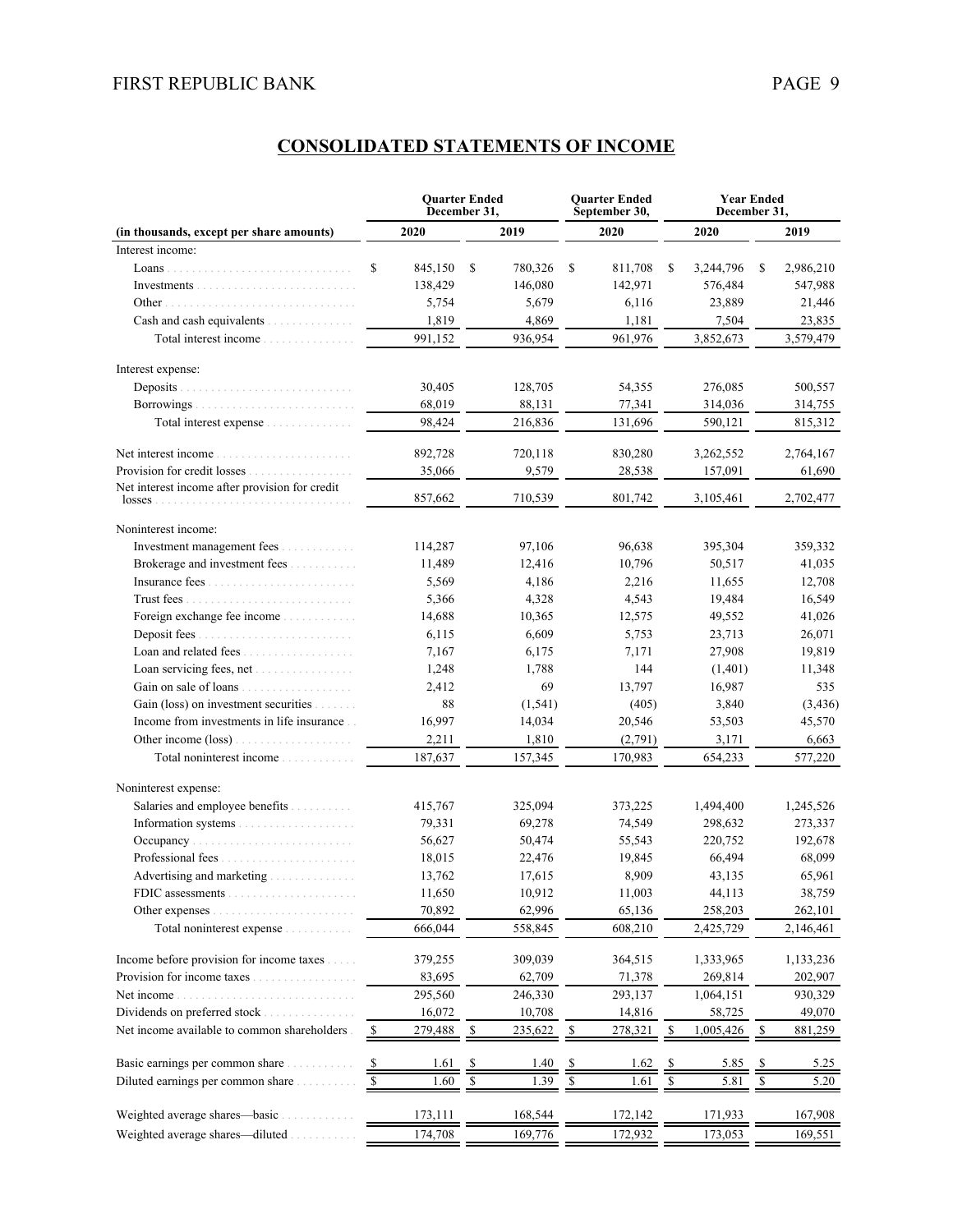## **CONSOLIDATED BALANCE SHEETS**

|                                                                                                                                                                                                                                |    |                                     |    | As of                               |    |                              |
|--------------------------------------------------------------------------------------------------------------------------------------------------------------------------------------------------------------------------------|----|-------------------------------------|----|-------------------------------------|----|------------------------------|
| (\$ in thousands)                                                                                                                                                                                                              |    | December 31,<br>2020                |    | September 30.<br>2020               |    | December 31,<br>$2019^{(1)}$ |
| <b>ASSETS</b>                                                                                                                                                                                                                  |    |                                     |    |                                     |    |                              |
| Cash and cash equivalents<br>Debt securities available-for-sale entertainment contains and the securities available-for-sale                                                                                                   | S  | 5,094,754<br>1,906,315              | \$ | 3,691,149<br>1,711,202              | S  | 1,699,557<br>1,282,169       |
|                                                                                                                                                                                                                                |    | 16,610,212<br>(6,902)<br>16,603,310 |    | 16,929,422<br>(5,716)<br>16,923,706 |    | 17,147,633<br>17, 147, 633   |
|                                                                                                                                                                                                                                |    | 20,566                              |    | 20,478                              |    | 19,586                       |
| Loans: $(1)$                                                                                                                                                                                                                   |    |                                     |    |                                     |    |                              |
|                                                                                                                                                                                                                                |    |                                     |    |                                     |    |                              |
|                                                                                                                                                                                                                                |    | 61,370,246                          |    | 56,628,359                          |    | 47,985,651                   |
|                                                                                                                                                                                                                                |    | 2,449,533<br>787,854                |    | 2,431,991<br>739,091                |    | 2,501,432<br>761,589         |
|                                                                                                                                                                                                                                |    | 13,768,957                          |    | 13,392,531                          |    | 12,353,359                   |
| Commercial real estate expansional contract to the state of the state of the state of the state of the state of the state of the state of the state of the state of the state of the state of the state of the state of the st |    | 8,018,158                           |    | 7,781,797                           |    | 7,449,058                    |
|                                                                                                                                                                                                                                |    | 2,024,420                           |    | 2,038,949                           |    | 1,695,954                    |
|                                                                                                                                                                                                                                |    | 8,149,946                           |    | 6,203,877                           |    | 5,570,322                    |
|                                                                                                                                                                                                                                |    | 3,365,572                           |    | 3,276,705                           |    | 3,042,193                    |
|                                                                                                                                                                                                                                |    | 3,340,048                           |    | 2,982,532                           |    | 3,034,301                    |
| PPP                                                                                                                                                                                                                            |    | 1,841,376                           |    | 2,091,102                           |    |                              |
|                                                                                                                                                                                                                                |    | 2,518,338                           |    | 2,311,754                           |    | 1,897,511                    |
| Other secured entry and the continuum of the continuum of the continuum of the continuum of the continuum of the continuum of the continuum of the continuum of the continuum of the continuum of the continuum of the continu |    | 1,818,550                           |    | 1,780,652                           |    | 1,433,399                    |
| Unsecured.                                                                                                                                                                                                                     |    | 3,113,267                           |    | 3,102,311                           |    | 3,072,062                    |
| Total loans                                                                                                                                                                                                                    |    | 112,566,265                         |    | 104,761,651                         |    | 90,796,831                   |
|                                                                                                                                                                                                                                |    | (635, 019)                          |    | (604, 747)                          |    | (496, 104)                   |
|                                                                                                                                                                                                                                |    | 111,931,246                         |    | 104,156,904                         |    | 90,300,727                   |
| Loans held for sale encourage encourage entering the continuum of the continuum of the continuum of the continuum of the continuum of the continuum of the continuum of the continuum of the continuum of the continuum of the |    | 20,679                              |    | 33,655                              |    | 23,304                       |
| Investments in life insurance entrance the contract of the state of the state of the state of the state of the state of the state of the state of the state of the state of the state of the state of the state of the state o |    | 2,061,362                           |    | 1,949,360                           |    | 1,434,642                    |
|                                                                                                                                                                                                                                |    | 1,131,905                           |    | 1,099,713                           |    | 1,100,509                    |
| Premises, equipment and leasehold improvements, net entertainments of the state of the state of the state of the state of the state of the state of the state of the state of the state of the state of the state of the state |    | 403,482                             |    | 390,241                             |    | 386,841                      |
|                                                                                                                                                                                                                                |    | 227,512                             |    | 229,185                             |    | 235,269                      |
| Other assets                                                                                                                                                                                                                   |    | 3,101,003                           |    | 3,020,178                           |    | 2,633,397                    |
|                                                                                                                                                                                                                                |    | 142,502,134                         |    | 133,225,771                         |    | 116,263,634                  |
| <b>LIABILITIES AND EQUITY</b><br>Liabilities:                                                                                                                                                                                  |    |                                     |    |                                     |    |                              |
| Deposits:                                                                                                                                                                                                                      |    |                                     |    |                                     |    |                              |
|                                                                                                                                                                                                                                | \$ | 46,281,112                          | S  | 41,538,676                          | \$ | 33,124,265                   |
|                                                                                                                                                                                                                                |    | 30,603,221                          |    | 26,081,189                          |    | 19,696,859                   |
|                                                                                                                                                                                                                                |    | 16,778,884                          |    | 15,868,769                          |    | 12,790,707                   |
|                                                                                                                                                                                                                                |    | 12,584,522                          |    | 11,419,289                          |    | 10,586,355                   |
|                                                                                                                                                                                                                                |    | 8,681,061                           |    | 9,495,453                           |    | 13,935,060                   |
| <b>Total Deposits</b>                                                                                                                                                                                                          |    | 114,928,800                         |    | 104,403,376                         |    | 90,133,246                   |
| Short-term borrowings                                                                                                                                                                                                          |    |                                     |    | 5,000                               |    | 800,000                      |
| Long-term FHLB advances                                                                                                                                                                                                        |    | 11,755,000                          |    | 13,505,000                          |    | 12,200,000                   |
| Senior notes                                                                                                                                                                                                                   |    | 996,145                             |    | 995,626                             |    | 497,719                      |
| Subordinated notes                                                                                                                                                                                                             |    | 778,313                             |    | 778,204                             |    | 777,885                      |
| Other liabilities                                                                                                                                                                                                              |    | 2,293,230                           |    | 2,193,956                           |    | 2,003,677                    |
| <b>Total Liabilities</b>                                                                                                                                                                                                       |    | 130,751,488                         |    | 121,881,162                         |    | 106,412,527                  |
| Shareholders' Equity:                                                                                                                                                                                                          |    |                                     |    |                                     |    |                              |
| Preferred stock                                                                                                                                                                                                                |    | 1,545,000                           |    | 1,645,000                           |    | 1,145,000                    |
| Common stock                                                                                                                                                                                                                   |    | 1,741                               |    | 1,722                               |    | 1,686                        |
| Additional paid-in capital                                                                                                                                                                                                     |    | 4,834,172                           |    | 4,571,499                           |    | 4,214,915                    |
| Retained earnings                                                                                                                                                                                                              |    | 5,346,355                           |    | 5,102,229                           |    | 4,484,375                    |
|                                                                                                                                                                                                                                |    | 23,378                              |    | 24,159                              |    | 5,131                        |
|                                                                                                                                                                                                                                |    | 11,750,646                          |    | 11,344,609                          |    | 9,851,107                    |
|                                                                                                                                                                                                                                | \$ | 142,502,134                         | \$ | 133,225,771                         | -S | 116,263,634                  |

(1) For comparability, the Bank has adjusted certain prior period loan amounts to conform to the current period presentation under the Current Expected Credit Losses ("CECL") methodology.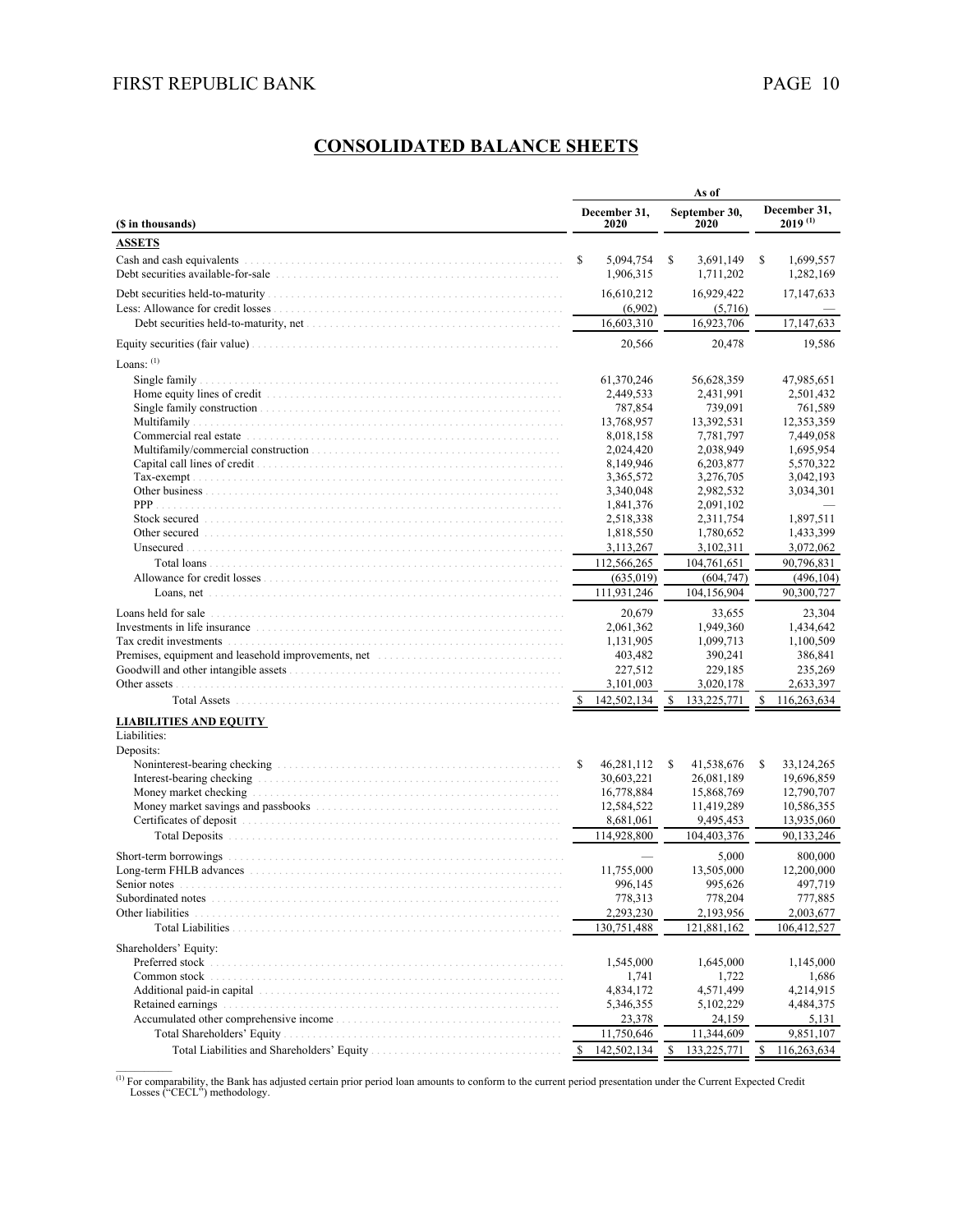|                                                                                                              |                           |                                                      | <b>Ouarter Ended December 31,</b><br>Quarter Ended September 30, |                           |                                                      |                                 |                           |                                                      |                        |
|--------------------------------------------------------------------------------------------------------------|---------------------------|------------------------------------------------------|------------------------------------------------------------------|---------------------------|------------------------------------------------------|---------------------------------|---------------------------|------------------------------------------------------|------------------------|
|                                                                                                              |                           | 2020                                                 |                                                                  |                           | $2019^{(4)}$                                         |                                 |                           | 2020                                                 |                        |
| <b>Average Balances, Yields</b><br>and Rates                                                                 | Average<br><b>Balance</b> | <b>Interest</b><br>Income/<br>Expense <sup>(1)</sup> | Yields/<br>Rates $^{(2)}$                                        | Average<br><b>Balance</b> | <b>Interest</b><br>Income/<br>Expense <sup>(1)</sup> | Yields/<br>Rates <sup>(2)</sup> | Average<br><b>Balance</b> | <b>Interest</b><br>Income/<br>Expense <sup>(1)</sup> | Yields/<br>Rates $(2)$ |
| (\$ in thousands)                                                                                            |                           |                                                      |                                                                  |                           |                                                      |                                 |                           |                                                      |                        |
| Assets:                                                                                                      |                           |                                                      |                                                                  |                           |                                                      |                                 |                           |                                                      |                        |
| Cash and cash equivalents                                                                                    | \$ 6,965,598              | 1,819<br>\$                                          | $0.10 \%$                                                        | \$<br>1,377,686           | \$<br>4,869                                          | 1.40%                           | \$<br>4,427,985           | 1,181<br>S                                           | $0.11 \%$              |
| Investment securities:<br>U.S. Government-sponsored                                                          |                           |                                                      |                                                                  |                           |                                                      |                                 |                           |                                                      |                        |
| agency securities.<br>.                                                                                      | 50,000                    | 196                                                  | 1.57 %                                                           | 461,671                   | 3,239                                                | 2.81 %                          | 202,174                   | 1,186                                                | 2.35 %                 |
| Agency residential and<br>commercial MBS<br>.                                                                | 5,786,312                 | 32,237                                               | $2.23\%$                                                         | 6,826,144                 | 47,764                                               | 2.80 %                          | 6,250,577                 | 37,437                                               | 2.40 %                 |
| Other residential and<br>commercial MBS.<br>$\mathcal{L}^{\mathcal{L}}$ . In the $\mathcal{L}^{\mathcal{L}}$ | 35,437                    | 184                                                  | 2.08 %                                                           | 4,276                     | 39                                                   | 3.66 %                          | 37,860                    | 201                                                  | 2.13 %                 |
| Municipal securities                                                                                         | 12,638,677                | 130,938                                              | 4.14 %                                                           | 10,981,068                | 116,245                                              | 4.23 %                          | 12,309,647                | 129,097                                              | 4.19 %                 |
| Other investment<br>securities $^{(3)}$ .<br>.                                                               | 76,272                    | 511                                                  | 2.68 %                                                           | 43,840                    | 322                                                  | 2.94 %                          | 44,782                    | 309                                                  | 2.76 %                 |
| Total investment securities                                                                                  | 18,586,698                | 164,066                                              | 3.53 %                                                           | 18,316,999                | 167,609                                              | 3.66 %                          | 18,845,040                | 168,230                                              | 3.57 %                 |
| Loans: (4)                                                                                                   |                           |                                                      |                                                                  |                           |                                                      |                                 |                           |                                                      |                        |
| Residential real estate $(5)$                                                                                | 61,523,322                | 445,028                                              | 2.89 %                                                           | 48,938,892                | 391,415                                              | 3.20 %                          | 56,906,612                | 421,545                                              | 2.96 %                 |
| Multifamily <sup>(6)</sup><br>.                                                                              | 13,596,444                | 125,042                                              | 3.60 %                                                           | 12,043,858                | 118,431                                              | 3.85 %                          | 13,312,631                | 124,759                                              | 3.67 %                 |
| Commercial real estate                                                                                       | 7,909,682                 | 78,599                                               | 3.89 %                                                           | 7,414,885                 | 78,229                                               | 4.13 %                          | 7,801,603                 | 78,412                                               | 3.93 %                 |
| Multifamily/commercial<br>construction                                                                       | 2,788,321                 | 31,588                                               | 4.43 %                                                           | 2,415,923                 | 28,931                                               | 4.69 %                          | 2,739,717                 | 30,608                                               | 4.37 %                 |
| Business <sup>(7)</sup>                                                                                      | 13,382,558                | 115,809                                              | 3.39 %                                                           | 11,556,437                | 121,665                                              | 4.12 %                          | 12,538,201                | 110,487                                              | 3.45%                  |
| PPP<br>.                                                                                                     | 2,004,127                 | 14,419                                               | 2.82 %                                                           |                           |                                                      | $-$ %                           | 2,091,580                 | 10,825                                               | 2.03 %                 |
| Other <sup>(8)</sup><br>.                                                                                    | 7,253,376                 | 41,385                                               | 2.23 %                                                           | 6,085,084                 | 48,261                                               | 3.10 %                          | 6,995,592                 | 41,735                                               | 2.33 %                 |
| Total loans                                                                                                  | 108,457,830               | 851,870                                              | 3.11 %                                                           | 88,455,079                | 786,932                                              | 3.52 %                          | 102,385,936               | 818,371                                              | 3.16 %                 |
| FHLB stock                                                                                                   | 412,789                   | 5,754                                                | 5.55 %                                                           | 394,487                   | 5,678                                                | 5.71 %                          | 457,808                   | 6,116                                                | 5.31 %                 |
| Total interest-earning<br>assets                                                                             | 134,422,915               | 1,023,509                                            | 3.02 %                                                           | 108,544,251               | 965,088                                              | 3.52 %                          | 126, 116, 769             | 993,898                                              | 3.12 %                 |
| Noninterest-earning cash                                                                                     | 452,927                   |                                                      |                                                                  | 362,139                   |                                                      |                                 | 433,852                   |                                                      |                        |
| Goodwill and other<br>intangibles                                                                            | 228,315                   |                                                      |                                                                  | 256,614                   |                                                      |                                 | 230,051                   |                                                      |                        |
| Other assets                                                                                                 | 5,706,213                 |                                                      |                                                                  | 4,581,436                 |                                                      |                                 | 5,074,504                 |                                                      |                        |
| Total noninterest-earning<br>assets                                                                          | 6,387,455                 |                                                      |                                                                  | 5,200,189                 |                                                      |                                 | 5,738,407                 |                                                      |                        |
| Total Assets                                                                                                 | \$140,810,370             |                                                      |                                                                  | \$113,744,440             |                                                      |                                 | \$131,855,176             |                                                      |                        |
| <b>Liabilities and Equity:</b>                                                                               |                           |                                                      |                                                                  |                           |                                                      |                                 |                           |                                                      |                        |
| Deposits:                                                                                                    |                           |                                                      |                                                                  |                           |                                                      |                                 |                           |                                                      |                        |
| Checking                                                                                                     | \$73,876,676              | 2,214                                                |                                                                  | 0.01 % \$ 51,333,186      | 8,777                                                | $0.07 \%$                       | \$64,895,753              | 2,413                                                | $0.01 \%$              |
| Money market checking and<br>savings                                                                         | 29,149,550                | 14,139                                               | $0.19 \%$                                                        | 21,298,741                | 49,682                                               | 0.93 %                          | 26,220,043                | 13,675                                               | $0.21 \%$              |
| $CDs$ .<br>.                                                                                                 | 8,813,489                 | 14,052                                               | $0.63\%$                                                         | 13,694,721                | 70,246                                               | 2.04 %                          | 11,334,100                | 38,267                                               | 1.34%                  |
| Total deposits                                                                                               | 111,839,715               | 30,405                                               | $0.11 \%$                                                        | 86,326,648                | 128,705                                              | $0.59 \%$                       | 102,449,896               | 54,355                                               | 0.21%                  |
| Borrowings:                                                                                                  |                           |                                                      |                                                                  |                           |                                                      |                                 |                           |                                                      |                        |
| Short-term borrowings                                                                                        | 8,638                     | $\overline{4}$                                       | $0.17 \%$                                                        | 3,056,545                 | 13,530                                               | 1.76 %                          | 5,030                     | $\mathbf{0}$                                         | $0.00 \%$              |
| Long-term FHLB advances.                                                                                     | 13,298,478                | 52,873                                               | 1.58 %                                                           | 11,488,043                | 62,146                                               | 2.15 %                          | 14,739,238                | 62,201                                               | 1.68 %                 |
| Senior notes $(9)$                                                                                           | 995,892                   | 6,034                                                | 2.42 %                                                           | 497,610                   | 3,351                                                | 2.69 %                          | 995,373                   | 6,032                                                | 2.42 %                 |
| Subordinated notes <sup>(9)</sup>                                                                            | 778,260                   | 9,108                                                | $4.68~\%$                                                        | 777,834                   | 9,104                                                | 4.68 %                          | 778,151                   | 9,108                                                | 4.68 %                 |
| Total borrowings<br>Total interest-bearing                                                                   | 15,081,268                | 68,019                                               | 1.80 %                                                           | 15,820,032                | 88,131                                               | 2.21 %                          | 16,517,792                | 77,341                                               | 1.86 %                 |
| liabilities.                                                                                                 | 126,920,983               | 98,424                                               | $0.31\%$                                                         | 102,146,680               | 216,836                                              | 0.84 %                          | 118,967,688               | 131,696                                              | $0.44 \%$              |
| Noninterest-bearing liabilities                                                                              | 2,341,078                 |                                                      |                                                                  | 2,093,561                 |                                                      |                                 | 2,082,793                 |                                                      |                        |
| Preferred equity<br>Common equity                                                                            | 1,552,609<br>9,995,700    |                                                      |                                                                  | 899,728                   |                                                      |                                 | 1,226,522<br>9,578,173    |                                                      |                        |
| Total Liabilities and                                                                                        |                           |                                                      |                                                                  | 8,604,471                 |                                                      |                                 |                           |                                                      |                        |
| Equity.                                                                                                      | \$140,810,370             |                                                      |                                                                  | \$113,744,440             |                                                      |                                 | \$131,855,176             |                                                      |                        |
| Net interest spread $(10)$                                                                                   |                           |                                                      | 2.71 %                                                           |                           |                                                      | 2.68 %                          |                           |                                                      | 2.68 %                 |
| Net interest income (fully                                                                                   |                           |                                                      |                                                                  |                           |                                                      |                                 |                           |                                                      |                        |
| taxable-equivalent basis) and<br>net interest margin <sup>(11)</sup> .                                       |                           | 925,085                                              | 2.73 %                                                           |                           | 748,252                                              | 2.73%                           |                           | 862,202                                              | 2.71 %                 |
| Reconciliation of tax-equivalent net interest<br>income to reported net interest income:                     |                           |                                                      |                                                                  |                           |                                                      |                                 |                           |                                                      |                        |
| Tax-equivalent adjustment.                                                                                   |                           | (32, 357)                                            |                                                                  |                           | (28, 134)                                            |                                 |                           | (31, 922)                                            |                        |
| Net interest income, as reported                                                                             |                           | 892,728<br>S.                                        |                                                                  |                           | \$720,118                                            |                                 |                           | \$ 830,280                                           |                        |

*(continued on following page)*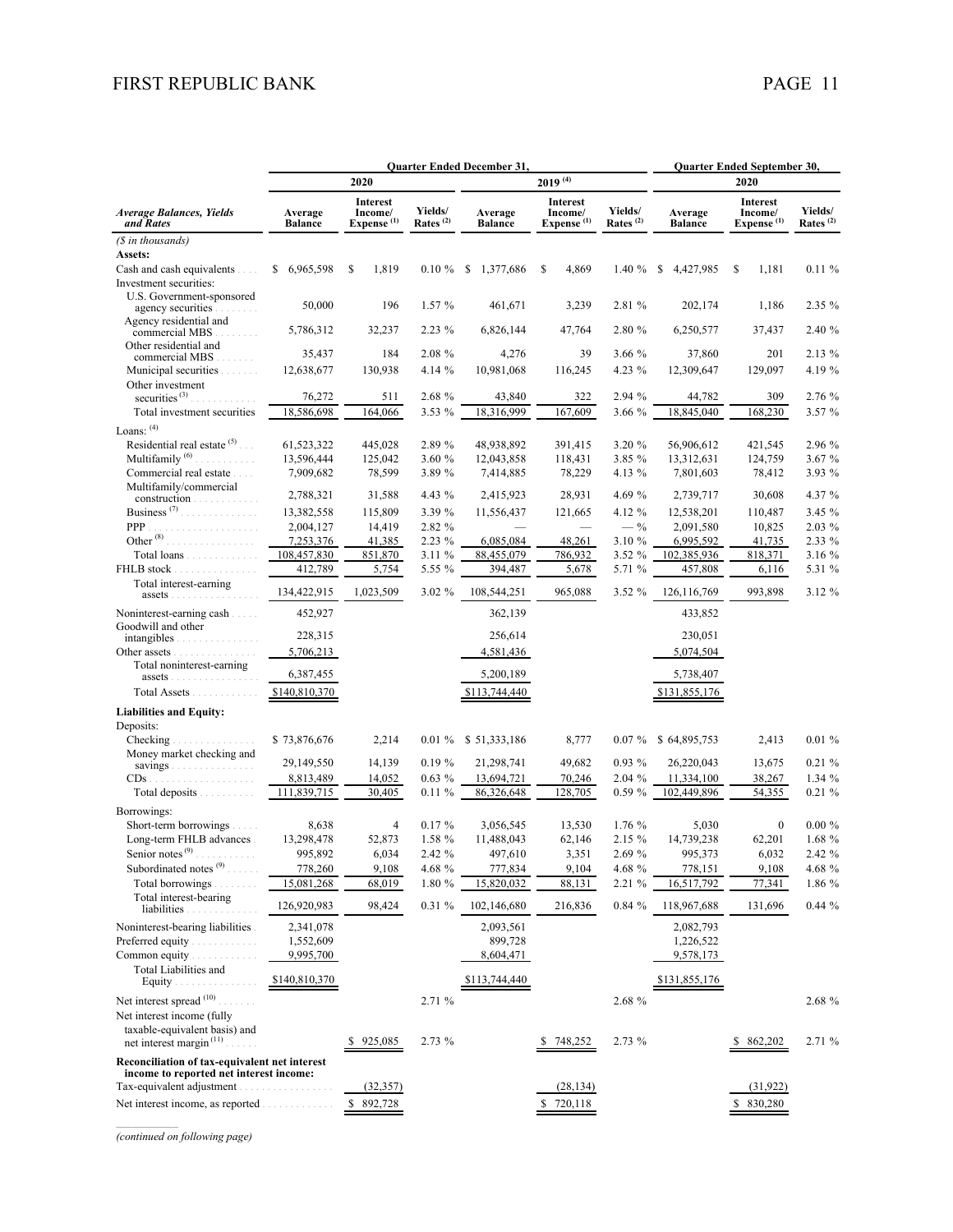## *(continued from previous page)* —————

|                                                                                        | Year Ended December 31,   |                                               |                  |                             |                                                      |                  |  |  |  |  |  |
|----------------------------------------------------------------------------------------|---------------------------|-----------------------------------------------|------------------|-----------------------------|------------------------------------------------------|------------------|--|--|--|--|--|
|                                                                                        |                           | 2020                                          |                  | $2019$ <sup>(4)</sup>       |                                                      |                  |  |  |  |  |  |
| Average Balances, Yields and Rates                                                     | Average<br><b>Balance</b> | Interest<br>Income/<br>Expense <sup>(1)</sup> | Yields/<br>Rates | Average<br><b>Balance</b>   | <b>Interest</b><br>Income/<br>Expense <sup>(1)</sup> | Yields/<br>Rates |  |  |  |  |  |
| (\$ in thousands)                                                                      |                           |                                               |                  |                             |                                                      |                  |  |  |  |  |  |
| Assets:                                                                                |                           |                                               |                  |                             |                                                      |                  |  |  |  |  |  |
|                                                                                        | 4,018,429<br>S            | \$<br>7,504                                   | $0.19\%$         | 1,268,405<br>-S             | 23,835<br>S                                          | 1.88 %           |  |  |  |  |  |
| Investment securities:                                                                 |                           |                                               |                  |                             |                                                      |                  |  |  |  |  |  |
| U.S. Government-sponsored agency securities                                            | 193,246                   | 4,957                                         | 2.56 %           | 818,000                     | 24,066                                               | 2.94 %           |  |  |  |  |  |
|                                                                                        | 6,348,004                 | 159,520                                       | 2.51 %           | 6,735,598                   | 191,869                                              | 2.85 %           |  |  |  |  |  |
|                                                                                        | 26,215                    | 600                                           | 2.29 %           | 4,450                       | 170                                                  | 3.83 %           |  |  |  |  |  |
| Municipal securities                                                                   | 12,066,413                | 510,825                                       | 4.23 %           | 9,218,509                   | 409,127                                              | 4.44 %           |  |  |  |  |  |
| Other investment securities <sup>(3)</sup>                                             | 52,204                    | 1,447                                         | 2.77%            | 26,848                      | 726                                                  | 2.70 %           |  |  |  |  |  |
|                                                                                        | 18,686,082                | 677,349                                       | 3.62%            | 16,803,405                  | 625,958                                              | 3.73 %           |  |  |  |  |  |
| Loans: (4)                                                                             |                           |                                               |                  |                             |                                                      |                  |  |  |  |  |  |
| Residential real estate $(5)$ .                                                        | 55,885,085                | 1,676,247                                     | 3.00%            | 44,655,754                  | 1,465,364                                            | 3.28 %           |  |  |  |  |  |
| Multifamily <sup>(6)</sup>                                                             | 13,092,607                | 489,402                                       | 3.68 %           | 11,248,189                  | 439,408                                              | 3.85 %           |  |  |  |  |  |
|                                                                                        | 7,751,600                 | 313,254                                       | 3.97 %           | 7,088,827                   | 301,831                                              | 4.20 %           |  |  |  |  |  |
|                                                                                        | 2,678,312                 | 121,949                                       | 4.48 %           | 2,319,279                   | 114,902                                              | 4.89 %           |  |  |  |  |  |
| Business <sup>(7)</sup>                                                                | 12,845,826                | 465,101                                       | 3.56 %           | 11,302,160                  | 503,782                                              | 4.40 %           |  |  |  |  |  |
| <b>PPP</b>                                                                             | 1,432,501                 | 32,903                                        | 2.26 %           |                             |                                                      | $- \frac{9}{6}$  |  |  |  |  |  |
| Other $^{(8)}$                                                                         | 6,841,682                 | 172,808                                       | 2.48 %           | 5,559,309                   | 187,536                                              | 3.33 %           |  |  |  |  |  |
|                                                                                        | 100,527,613               | 3,271,664                                     | 3.23 %           | 82,173,518                  | 3,012,823                                            | 3.64%            |  |  |  |  |  |
|                                                                                        | 442,338                   | 23,889                                        | 5.40 %           | 331,862                     | 21,446                                               | 6.46 %           |  |  |  |  |  |
|                                                                                        | 123,674,462               | 3,980,406                                     | 3.20 %           | 100.577.190                 | 3,684,062                                            | 3.64 %           |  |  |  |  |  |
| Noninterest-earning cash                                                               | 438,893                   |                                               |                  | 347,065                     |                                                      |                  |  |  |  |  |  |
|                                                                                        | 231,084                   |                                               |                  | 266,062                     |                                                      |                  |  |  |  |  |  |
| Other assets                                                                           | 5,103,458                 |                                               |                  | 4,376,016                   |                                                      |                  |  |  |  |  |  |
|                                                                                        | 5,773,435                 |                                               |                  | 4,989,143                   |                                                      |                  |  |  |  |  |  |
|                                                                                        | \$129,447,897             |                                               |                  | 105,566,333                 |                                                      |                  |  |  |  |  |  |
| <b>Liabilities and Equity:</b>                                                         |                           |                                               |                  |                             |                                                      |                  |  |  |  |  |  |
| Deposits:                                                                              |                           |                                               |                  |                             |                                                      |                  |  |  |  |  |  |
| Checking                                                                               | S.<br>62,938,940          | 16,186                                        | $0.03 \%$        | <sup>\$</sup><br>48,097,161 | 30,318                                               | $0.06 \%$        |  |  |  |  |  |
|                                                                                        | 25,506,568                | 87,908                                        | $0.34 \%$        | 20,113,724                  | 196,582                                              | 0.98%            |  |  |  |  |  |
|                                                                                        | 11,754,513                | 171,991                                       | 1.46 $%$         | 12,769,459                  | 273,657                                              | 2.14 %           |  |  |  |  |  |
|                                                                                        | 100,200,021               | 276,085                                       | $0.28 \%$        | 80.980.344                  | 500,557                                              | $0.62 \%$        |  |  |  |  |  |
| Borrowings:                                                                            |                           |                                               |                  |                             |                                                      |                  |  |  |  |  |  |
| Short-term borrowings.                                                                 | 310,392                   | 4,704                                         | 1.52 %           | 2,278,831                   | 50,361                                               | 2.21%            |  |  |  |  |  |
|                                                                                        | 14,330,041                | 250,031                                       | 1.74 %           | 9,738,767                   | 209,816                                              | 2.15 %           |  |  |  |  |  |
| Senior notes <sup>(9)</sup>                                                            | 938,185                   | 22,873                                        | 2.44 %           | 680,199                     | 18,169                                               | 2.67%            |  |  |  |  |  |
|                                                                                        | 778,099                   | 36,428                                        | 4.68 %           | 777.681                     | 36,409                                               | 4.68 %           |  |  |  |  |  |
| Total borrowings                                                                       | 16,356,717                | 314,036                                       | 1.92 %           | 13,475,478                  | 314,755                                              | 2.34 %           |  |  |  |  |  |
|                                                                                        | 116,556,738               | 590,121                                       | $0.51 \%$        | 94,455,822                  | 815,312                                              | 0.86 %           |  |  |  |  |  |
|                                                                                        | 2,130,829                 |                                               |                  | 1,859,115                   |                                                      |                  |  |  |  |  |  |
| Preferred equity                                                                       | 1,267,951                 |                                               |                  | 929.849                     |                                                      |                  |  |  |  |  |  |
| Common equity.                                                                         | 9,492,379                 |                                               |                  | 8,321,547                   |                                                      |                  |  |  |  |  |  |
|                                                                                        | 129,447,897               |                                               |                  | \$105,566,333               |                                                      |                  |  |  |  |  |  |
|                                                                                        |                           |                                               |                  |                             |                                                      |                  |  |  |  |  |  |
| Net interest spread (10)                                                               |                           |                                               | 2.69 %           |                             |                                                      | 2.78 %           |  |  |  |  |  |
| Net interest income (fully taxable-equivalent basis) and<br>net interest margin $(11)$ |                           | 3,390,285                                     | 2.72%            |                             | 2,868,750                                            | 2.83 %           |  |  |  |  |  |
| Reconciliation of tax-equivalent net interest income                                   |                           |                                               |                  |                             |                                                      |                  |  |  |  |  |  |
| to reported net interest income:                                                       |                           |                                               |                  |                             |                                                      |                  |  |  |  |  |  |
| Tax-equivalent adjustment.                                                             |                           | (127, 733)                                    |                  |                             | (104, 583)                                           |                  |  |  |  |  |  |
|                                                                                        |                           | 3,262,552                                     |                  |                             | 2,764,167                                            |                  |  |  |  |  |  |
|                                                                                        |                           |                                               |                  |                             |                                                      |                  |  |  |  |  |  |

*(continued on following page)*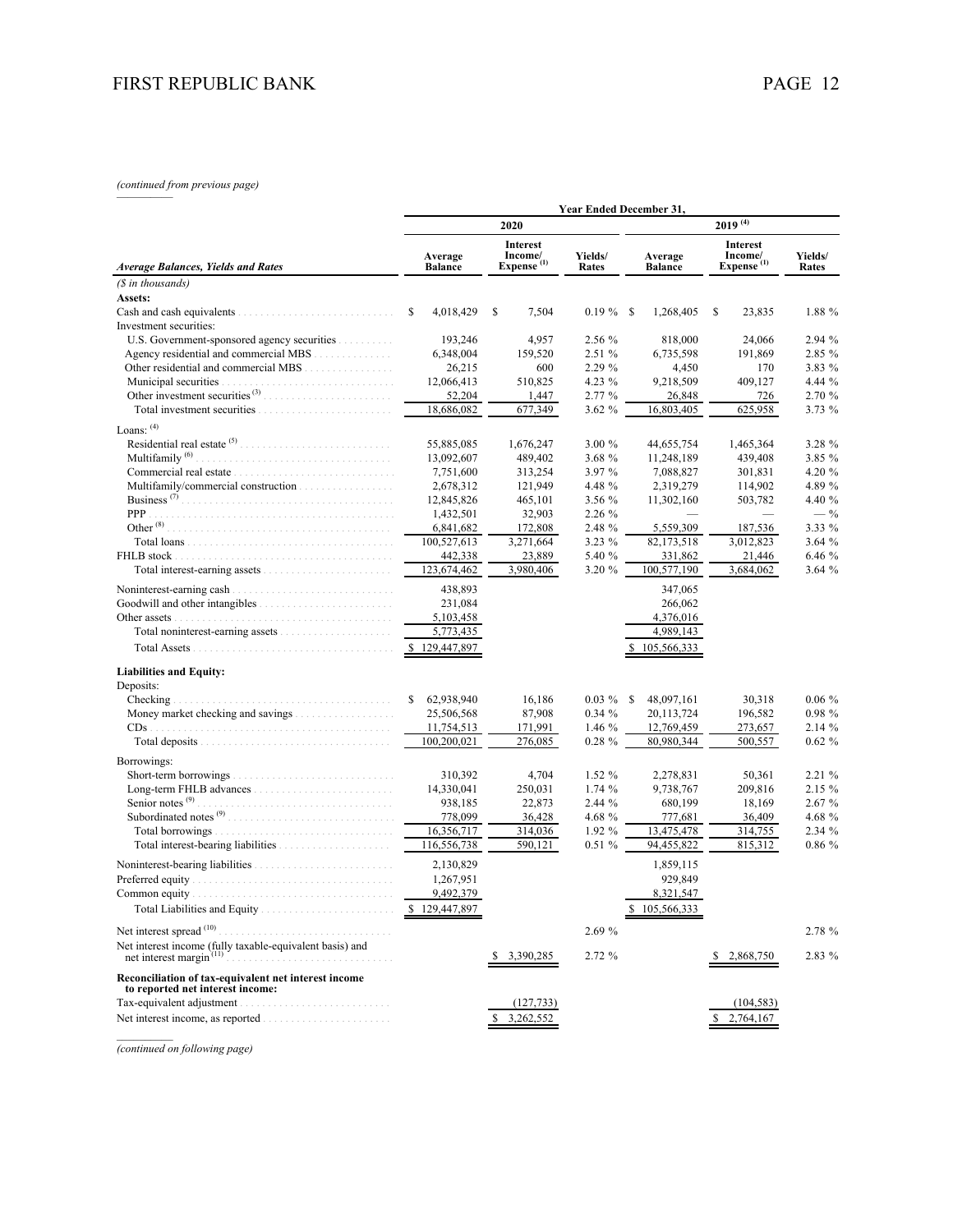*(continued from previous page)*

(1) Interest income is presented on a fully taxable-equivalent basis.

(2) Yields/rates are annualized.

*\_\_\_\_\_\_\_\_\_\_*

(3) Includes corporate debt securities, mutual funds and marketable equity securities.

(4) For comparability, the Bank has adjusted certain prior period loan amounts to conform to the current period presentation under CECL.

<sup>(5)</sup> Includes single family, home equity lines of credit, and single family construction loans. Also includes single family loans held for sale.

(6) Includes multifamily loans held for sale.

 $^{(7)}$  Includes capital call lines of credit, tax-exempt and other business loans.

(8) Includes stock secured, other secured and unsecured loans.

<sup>(9)</sup> Average balances include unamortized issuance discounts and costs. Interest expense includes amortization of issuance discounts and costs.

<sup>(10)</sup> Net interest spread represents the average yield on interest-earning assets less the average rate on interest-bearing liabilities.

(11) Net interest margin represents net interest income on a fully taxable-equivalent basis divided by total average interest-earning assets.

|                                                                                        |   | <b>Quarter Ended</b><br>December 31, |   |            |   | <b>Ouarter Ended</b><br>September 30, | <b>Year Ended</b><br>December 31, |           |    |           |  |
|----------------------------------------------------------------------------------------|---|--------------------------------------|---|------------|---|---------------------------------------|-----------------------------------|-----------|----|-----------|--|
| <b>Operating Information</b>                                                           |   | 2020                                 |   | 2019       |   | 2020                                  |                                   | 2020      |    | 2019      |  |
| (\$ in thousands, except per share amounts)                                            |   |                                      |   |            |   |                                       |                                   |           |    |           |  |
| Net income to average assets $(1)$                                                     |   | 0.84%                                |   | $0.86\%$   |   | $0.88 \%$                             |                                   | $0.82 \%$ |    | $0.88 \%$ |  |
| Net income available to common shareholders to<br>average common equity $(1)$<br>.     |   | 11.12 %                              |   | 10.86%     |   | 11.56 %                               |                                   | 10.59 %   |    | 10.59%    |  |
| Net income available to common shareholders to<br>average tangible common equity $(1)$ |   | 11.38 %                              |   | 11.20%     |   | 11.84 %                               |                                   | 10.86%    |    | 10.94%    |  |
|                                                                                        |   | 0.20                                 | S | 0.19       | S | 0.20                                  | S                                 | 0.79      | S  | 0.75      |  |
|                                                                                        |   | 12.5 %                               |   | 13.7%      |   | 12.4%                                 |                                   | 13.6 %    |    | 14.4 %    |  |
| Efficiency ratio <sup>(2), (3)</sup>                                                   |   | 61.6 %                               |   | 63.7 %     |   | 60.7 %                                |                                   | 61.9 %    |    | 64.2 %    |  |
| Net loan charge-offs (recoveries).                                                     | S | (600)                                | S | (1,060)    | S | 1,687                                 | S                                 | 2,387     | \$ | 4,634     |  |
| Net loan charge-offs (recoveries) to average total<br>loans $(1)$                      |   | $(0.00)\%$                           |   | $(0.00)\%$ |   | $0.01 \%$                             |                                   | $0.00 \%$ |    | $0.01 \%$ |  |
| Allowance for loan credit losses to:                                                   |   |                                      |   |            |   |                                       |                                   |           |    |           |  |
| Total loans                                                                            |   | $0.56\%$                             |   | $0.55\%$   |   | $0.58 \%$                             |                                   | $0.56\%$  |    | $0.55\%$  |  |
| Nonaccrual loans                                                                       |   | 344.9 %                              |   | 346.5 %    |   | 368.2 %                               |                                   | 344.9 %   |    | 346.5 %   |  |

(1) For periods less than a year, ratios are annualized.

<sup>(2)</sup> Efficiency ratio is the ratio of noninterest expense to the sum of net interest income and noninterest income.

 $(3)$  The provision for unfunded loan commitments is included in the provision for credit losses for 2020 periods. For 2019 periods, the provision for unfunded loan commitments is included in other noninterest expense.

|                                                                                               | <b>Ouarter Ended</b><br>December 31. |           | <b>Ouarter Ended</b><br>September 30, | Year Ended<br>December 31. |           |  |  |
|-----------------------------------------------------------------------------------------------|--------------------------------------|-----------|---------------------------------------|----------------------------|-----------|--|--|
| <b>Effective Tax Rate</b>                                                                     | 2020                                 | 2019      | 2020                                  | 2020                       | 2019      |  |  |
| Effective tax rate, prior to excess tax benefits and<br>tax refund from an amended tax return | $22.5 \%$                            | $21.6 \%$ | 21.1%                                 | 21.9%                      | $21.4 \%$ |  |  |
| Excess tax benefits—stock options                                                             |                                      | (1.2)     | (0.1)                                 | (0.6)                      | (2.9)     |  |  |
| Excess tax benefits—other stock awards                                                        | (0.4)                                | (0.1)     | (0.1)                                 | (0.7)                      | (0.6)     |  |  |
| Total excess tax benefits                                                                     | (0.4)                                | (1.3)     | (0.2)                                 | (1.3)                      | (3.5)     |  |  |
| Tax refund from an amended tax return                                                         |                                      |           | (1.3)                                 | (0.4)                      |           |  |  |
| Effective tax rate                                                                            | 22.1%                                | $20.3\%$  | $19.6\%$                              | $20.2 \%$                  | 17.9%     |  |  |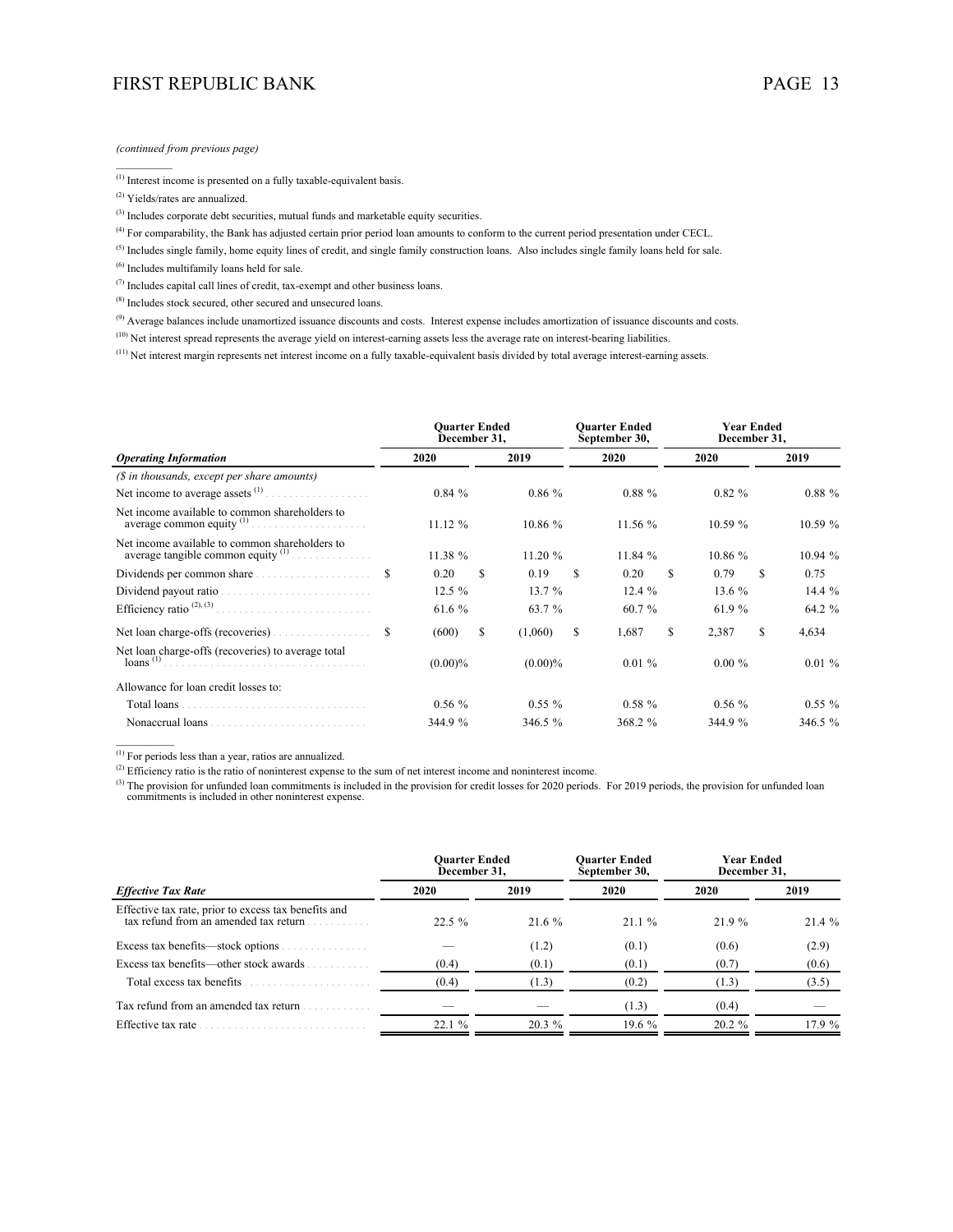$\mathcal{L}_\text{max}$ 

 $\mathcal{L}_\text{max}$ 

 $\mathcal{L}_\text{max}$ 

|                                          |  | Ouarter Ended<br>December 31. |  |       |  | <b>Ouarter Ended</b><br>September 30, | Year Ended<br>December 31. |      |        |  |  |
|------------------------------------------|--|-------------------------------|--|-------|--|---------------------------------------|----------------------------|------|--------|--|--|
| <b>Provision for Credit Losses</b>       |  | 2020                          |  | 2019  |  | 2020                                  | 2020                       | 2019 |        |  |  |
| $(S$ in thousands)                       |  |                               |  |       |  |                                       |                            |      |        |  |  |
|                                          |  | $1,186$ \$                    |  |       |  | 333                                   | 2,233                      |      |        |  |  |
| Loans .                                  |  | 29.672                        |  | 9.579 |  | 22.437                                | 142,977                    |      | 61,690 |  |  |
| Unfunded loan commitments <sup>(1)</sup> |  | 4.208                         |  |       |  | 5.768                                 | 11.881                     |      |        |  |  |
|                                          |  | 35,066                        |  | 9.579 |  | 28.538                                | 157.091                    |      | 61.690 |  |  |

 $^{(1)}$  The provision for unfunded loan commitments is included in the provision for credit losses for 2020 periods. For 2019 periods, the provision for unfunded loan commitments is included in other noninterest expense, w

|                                            | <b>Ouarter Ended</b><br><b>December 31, 2020</b>         |  |         |   |                                                    |  |              | <b>Year Ended</b><br>December 31, 2020 |                                                          |  |         |   |                                                    |    |              |  |
|--------------------------------------------|----------------------------------------------------------|--|---------|---|----------------------------------------------------|--|--------------|----------------------------------------|----------------------------------------------------------|--|---------|---|----------------------------------------------------|----|--------------|--|
| <b>Allowance for Credit</b><br>Losses      | Debt<br><b>Securities</b><br>Held-to-<br><b>Maturity</b> |  | Loans   |   | <b>Unfunded Loan</b><br>Commitments <sup>(1)</sup> |  | <b>Total</b> |                                        | Debt<br><b>Securities</b><br>Held-to-<br><b>Maturity</b> |  | Loans   |   | <b>Unfunded Loan</b><br>Commitments <sup>(1)</sup> |    | <b>Total</b> |  |
| (\$ in thousands)                          |                                                          |  |         |   |                                                    |  |              |                                        |                                                          |  |         |   |                                                    |    |              |  |
| Balance at beginning of<br>period $^{(2)}$ | 5.716                                                    |  | 604.747 | S | 23,370                                             |  | \$633,833    |                                        | 4.669                                                    |  | 494.429 | S | 15,697                                             | S. | 514,795      |  |
| Provision for credit losses                | 1.186                                                    |  | 29,672  |   | 4,208                                              |  | 35,066       |                                        | 2,233                                                    |  | 142,977 |   | 11.881                                             |    | 157,091      |  |
| Net (charge-offs) recoveries               |                                                          |  | 600     |   |                                                    |  | 600          |                                        |                                                          |  | (2,387) |   |                                                    |    | (2,387)      |  |
| Balance at end of period                   | 6,902                                                    |  | 635,019 |   | 27,578                                             |  | 669,499      |                                        | 6,902                                                    |  | 635,019 |   | 27,578                                             | S. | 669,499      |  |

 $<sup>(1)</sup>$  The allowance for credit losses on unfunded loan commitments is included in other liabilities.</sup>

<sup>(2)</sup> For the year ended December 31, 2020, represents the balance after the cumulative effect adjustment from the adoption of CECL.

|                                            |     | <b>Ouarter Ended</b><br>December 31, |    |          |     | <b>Ouarter Ended</b><br>September 30, | <b>Year Ended</b><br>December 31, |           |           |         |  |  |
|--------------------------------------------|-----|--------------------------------------|----|----------|-----|---------------------------------------|-----------------------------------|-----------|-----------|---------|--|--|
| <b>Mortgage Loan Sales</b>                 |     | 2020                                 |    | 2019     |     | 2020                                  |                                   | 2020      |           | 2019    |  |  |
| (\$ in thousands)                          |     |                                      |    |          |     |                                       |                                   |           |           |         |  |  |
| Loans sold:                                |     |                                      |    |          |     |                                       |                                   |           |           |         |  |  |
| Flow sales:                                |     |                                      |    |          |     |                                       |                                   |           |           |         |  |  |
|                                            | S   | 152,210                              | S. | 34,519   | S.  | 44,118                                | S.                                | 232,912   | S         | 85,945  |  |  |
| Non-agency                                 |     |                                      |    | 7,717    |     |                                       |                                   | 31,870    |           | 50,983  |  |  |
|                                            |     | 152,210                              |    | 42,236   |     | 44,118                                |                                   | 264,782   |           | 136,928 |  |  |
| Bulk sales:                                |     |                                      |    |          |     |                                       |                                   |           |           |         |  |  |
| Non-agency                                 |     |                                      |    |          |     | 235,732                               |                                   | 673,401   |           | 152,119 |  |  |
| Securitizations                            |     |                                      |    |          |     |                                       |                                   | 300,116   |           |         |  |  |
| Total loans sold                           |     | 152,210                              | S  | 42,236   |     | 279,850                               | S                                 | 1,238,299 | S         | 289,047 |  |  |
| Gain on sale of loans:                     |     |                                      |    |          |     |                                       |                                   |           |           |         |  |  |
| Amount <sup>(1)</sup> .                    | \$. | 2,412                                | S  | 69       | \$. | 13,797                                | S.                                | 16,987    | S         | 535     |  |  |
| Gain as a percentage of loans sold $(1)$ . |     | 1.58 %                               |    | $0.16\%$ |     | 4.93 $%$                              |                                   | 1.37%     | $0.19 \%$ |         |  |  |

<sup>(1)</sup> The gain for the quarter ended September 30, 2020 and full year 2020 included \$10.3 million related to realized discounts on previously purchased loans when these loans were sold. Excluding these discounts of \$10.3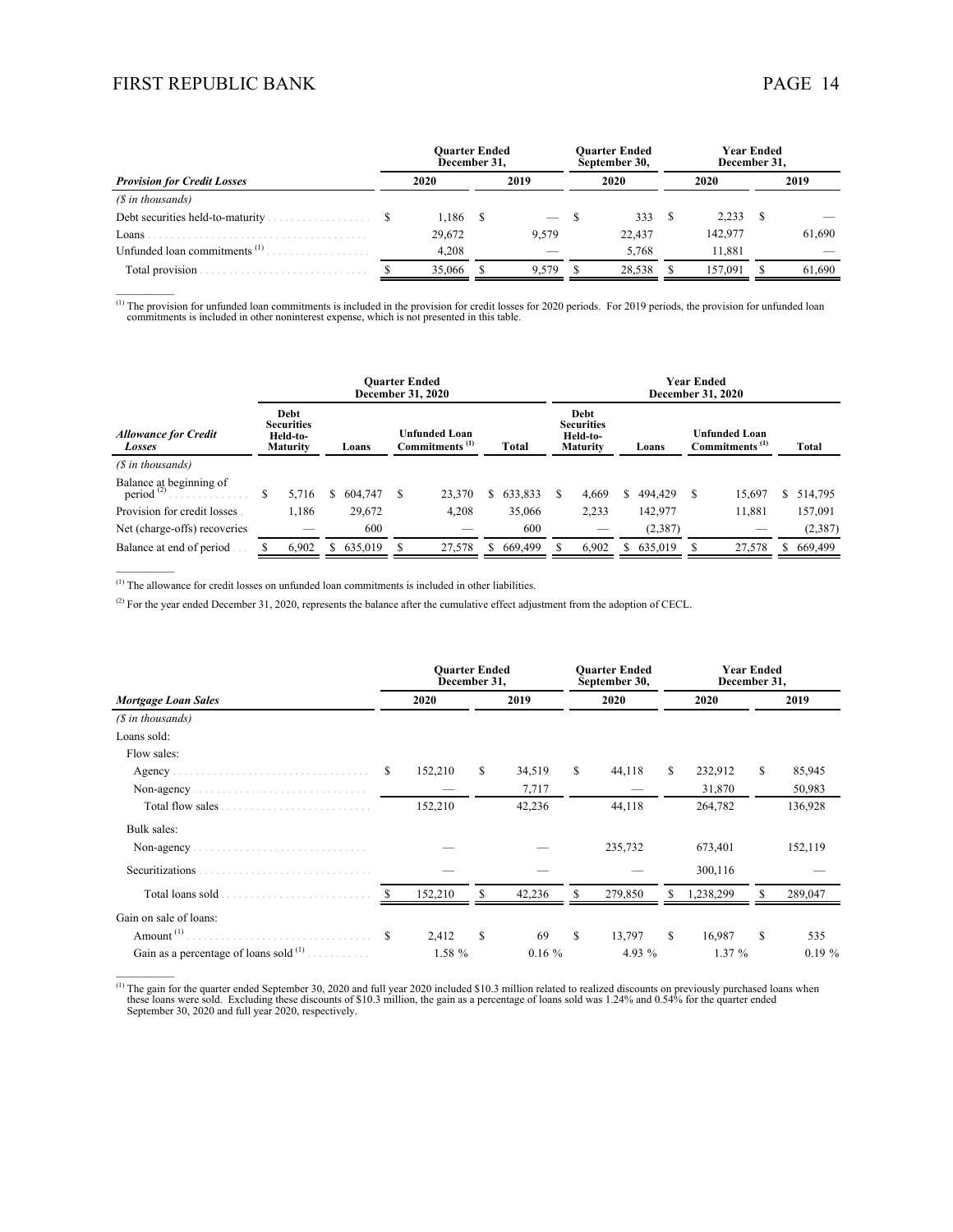|                                     |            | <b>Ouarter Ended</b><br>December 31, |              |           | <b>Ouarter Ended</b><br>September 30, |           |            | <b>Year Ended</b><br>December 31, |              |            |  |  |  |
|-------------------------------------|------------|--------------------------------------|--------------|-----------|---------------------------------------|-----------|------------|-----------------------------------|--------------|------------|--|--|--|
| <b>Loan Originations</b>            | 2020       |                                      | $2019^{(1)}$ |           |                                       | 2020      |            | $2020^{(2)}$                      | $2019^{(1)}$ |            |  |  |  |
| (\$ in thousands)                   |            |                                      |              |           |                                       |           |            |                                   |              |            |  |  |  |
| Single family                       | S          | 7,777,589                            | S.           | 5,275,965 | \$.                                   | 6,813,850 | S.         | 23,985,959                        | S.           | 16,405,784 |  |  |  |
| Home equity lines of credit<br>.    |            | 619,257                              |              | 456,150   |                                       | 432,443   |            | 1,904,945                         |              | 1,524,031  |  |  |  |
| Single family construction.<br>.    |            | 223,909                              |              | 133,368   |                                       | 186,833   |            | 639,222                           |              | 588,429    |  |  |  |
| Multifamily.                        |            | 1,016,575                            |              | 1,214,394 |                                       | 955,951   |            | 3,700,649                         |              | 3,320,158  |  |  |  |
| Commercial real estate.             |            | 437,947                              |              | 401,084   |                                       | 193,228   |            | 1,413,716                         |              | 1,710,820  |  |  |  |
| Multifamily/commercial construction |            | 303,054                              |              | 340,650   |                                       | 245,220   |            | 1,300,609                         |              | 1,175,922  |  |  |  |
|                                     |            | 3,854,094                            |              | 1,708,006 |                                       | 1,803,907 |            | 9,448,577                         |              | 7,171,710  |  |  |  |
| Tax-exempt.                         |            | 305,826                              |              | 52,550    |                                       | 328,711   |            | 918,610                           |              | 287,020    |  |  |  |
|                                     |            | 771,484                              |              | 512,954   |                                       | 243,788   |            | 2,549,308                         |              | 1,621,666  |  |  |  |
|                                     |            |                                      |              |           |                                       |           |            | 1,981,797                         |              |            |  |  |  |
| Stock secured                       |            | 669,840                              |              | 650,240   |                                       | 685,250   |            | 2,467,066                         |              | 1,769,385  |  |  |  |
| Other secured                       |            | 412,902                              |              | 170,231   |                                       | 189,386   |            | 1,374,842                         |              | 1,011,232  |  |  |  |
| Unsecured                           |            | 312,809                              |              | 308,360   |                                       | 159,379   | 998,346    |                                   |              | 1,377,319  |  |  |  |
| Total loans originated              | 16,705,286 |                                      | 11,223,952   |           | 12,237,946                            |           | 52,683,646 |                                   | 37,963,476   |            |  |  |  |
|                                     |            |                                      |              |           |                                       |           |            |                                   |              |            |  |  |  |

 $<sup>(1)</sup>$  For comparability, the Bank has adjusted certain prior period amounts to conform to the current period presentation under CECL.</sup>

(2) Excluding PPP loan originations, total loan originations were \$50.7 billion for the year ended December 31, 2020.

|                                              | As of |                      |    |                       |                         |          |   |                   |                      |           |  |  |  |
|----------------------------------------------|-------|----------------------|----|-----------------------|-------------------------|----------|---|-------------------|----------------------|-----------|--|--|--|
| <b>Asset Quality Information</b>             |       | December 31.<br>2020 |    | September 30,<br>2020 | <b>June 30,</b><br>2020 |          |   | March 31,<br>2020 | December 31,<br>2019 |           |  |  |  |
| $(S$ in thousands)                           |       |                      |    |                       |                         |          |   |                   |                      |           |  |  |  |
| Nonperforming assets:                        |       |                      |    |                       |                         |          |   |                   |                      |           |  |  |  |
| Nonaccrual loans                             | S     | 184,132              | S  | 164,247               | S.                      | 164.930  | S | 125.418           | \$                   | 143,181   |  |  |  |
| Other real estate owned                      |       |                      |    |                       |                         | 1,071    |   | 1,071             |                      |           |  |  |  |
| Total nonperforming assets                   |       | 184,132              |    | 164.247               |                         | 166,001  |   | 126.489           |                      | 143,181   |  |  |  |
| Nonperforming assets to total assets         |       | $0.13\%$             |    | $0.12 \%$             |                         | $0.13\%$ |   | $0.10 \%$         |                      | $0.12 \%$ |  |  |  |
| Accruing loans 90 days or more past due<br>. | S     |                      |    | 935                   | S                       | 3,764    | S |                   |                      |           |  |  |  |
| Restructured accruing loans                  | S     | 11,253               | \$ | 11,378                | S                       | 11,501   | S | 13,418            | S                    | 13,287    |  |  |  |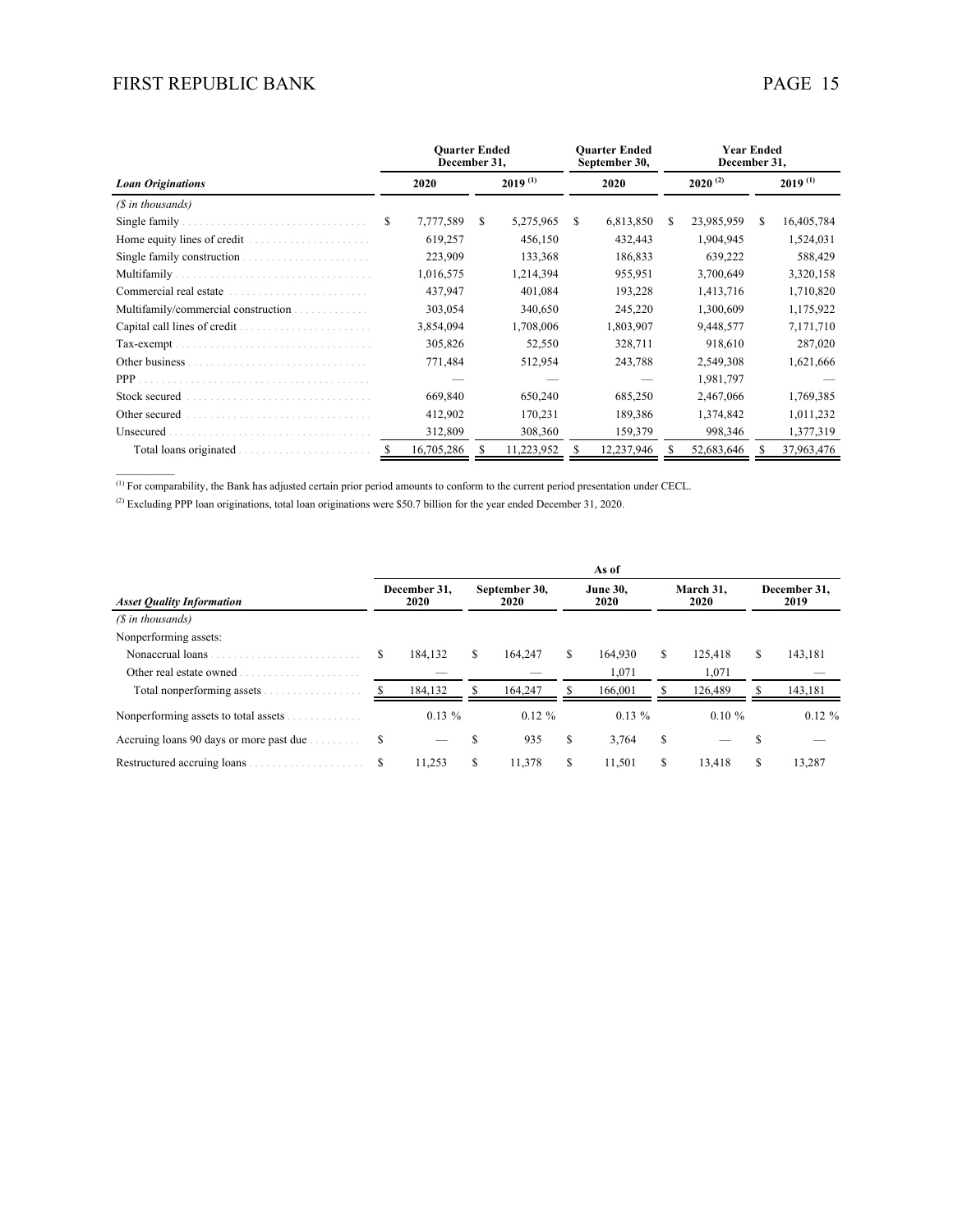|                                                                | December 31, 2020 |                                       |                                            |   |              |    |                                    |                    |  |  |  |  |
|----------------------------------------------------------------|-------------------|---------------------------------------|--------------------------------------------|---|--------------|----|------------------------------------|--------------------|--|--|--|--|
| COVID-19 Loan Modifications <sup>(1), (2), (3), (4), (5)</sup> |                   | Unpaid<br>Principal<br><b>Balance</b> | <b>Deferred</b><br>Interest <sup>(6)</sup> |   | LTV $^{(7)}$ |    | <b>Average Loan</b><br><b>Size</b> | Number of<br>Loans |  |  |  |  |
| (\$ in millions)                                               |                   |                                       |                                            |   |              |    |                                    |                    |  |  |  |  |
| Single family                                                  | S                 | 407                                   | S                                          | 5 | 63 % \$      |    | 1.2                                | 354                |  |  |  |  |
| Home equity lines of credit.<br>.                              |                   | 11                                    |                                            |   | 55 % \$      |    | 0.4                                | 25                 |  |  |  |  |
| Single family construction.                                    |                   | $\overline{2}$                        |                                            |   | 75 % \$      |    | 2.0                                |                    |  |  |  |  |
| Multifamily                                                    |                   | 291                                   |                                            |   | 53 % \$      |    | 5.6                                | 52                 |  |  |  |  |
| Commercial real estate                                         |                   | 297                                   |                                            |   | $50 \%$ \$   |    | 5.5                                | 54                 |  |  |  |  |
| Multifamily/commercial construction                            |                   | 35                                    |                                            |   | $35 \%$ \$   |    | 8.9                                | 4                  |  |  |  |  |
|                                                                |                   |                                       |                                            |   | $n/a$ \$     |    |                                    |                    |  |  |  |  |
| Tax-exempt.                                                    |                   | 150                                   |                                            |   | $n/a$ \$     |    | 30.0                               | 5                  |  |  |  |  |
| Other business                                                 |                   | 59                                    |                                            |   | n/a          | -S | 1.5                                | 39                 |  |  |  |  |
| Stock secured                                                  |                   |                                       |                                            |   | n/a          | -S |                                    |                    |  |  |  |  |
| Other secured                                                  |                   | 3                                     |                                            |   | n/a          | -S | 0.3                                | 11                 |  |  |  |  |
| Unsecured $(8)$ .                                              |                   | 15                                    |                                            |   | n/a          | -S | 0.1                                | 153                |  |  |  |  |
| Total                                                          |                   | .270                                  |                                            |   |              |    |                                    | 698                |  |  |  |  |
|                                                                |                   |                                       |                                            |   |              |    |                                    |                    |  |  |  |  |

(1) COVID-19 loan modifications are not classified as troubled debt restructurings.

<sup>(2)</sup> Includes 164 loans totaling \$222 million that have completed their deferral period, but for which a regular payment is not yet due.

(3) Includes 269 loans totaling \$504 million that received additional relief beyond their initial modification period.

(4) Excludes loans that have completed their deferral period and returned to a regular payment schedule or are no longer outstanding. As of December 31, 2020, \$3.1 billion of loans have completed their deferral period or

<sup>(5)</sup> Loan modifications requested by borrowers that were in process but not yet completed as of December 31, 2020 totaled \$53 million for initial relief, and \$39 million for additional relief beyond the initial modificat

(6) Represents interest payments not made during the deferral period through December 31, 2020.

 $(7)$  Weighted average loan-to-value ("LTV") ratios for real estate secured loans are based on appraised value at the time of origination.

(8) Consists of household debt refinance loans.

|                                  |  | December 31, 2020                     |            |                                    |     |                    |                         |  |  |  |  |  |
|----------------------------------|--|---------------------------------------|------------|------------------------------------|-----|--------------------|-------------------------|--|--|--|--|--|
| <b>Loan Industry Information</b> |  | Unpaid<br>Principal<br><b>Balance</b> | <b>LTV</b> | <b>Average Loan</b><br><b>Size</b> |     | Number of<br>Loans | Personal<br>Guarantee % |  |  |  |  |  |
| (\$ in millions)                 |  |                                       |            |                                    |     |                    |                         |  |  |  |  |  |
| Retail                           |  | 1,831                                 | $49\%$ \,  |                                    | 2.7 | 703                | 77 %                    |  |  |  |  |  |
| Hotel                            |  | 416                                   | $48 \%$ \$ |                                    | 6.6 | 65                 | 72 %                    |  |  |  |  |  |
| Restaurant <sup>(1)</sup>        |  | 219                                   |            |                                    | 1.1 | 210                | 93 %                    |  |  |  |  |  |
| Total $^{(2)}$                   |  | 2,466                                 |            |                                    |     | 978                |                         |  |  |  |  |  |

(1) Approximately 70% of loans to restaurants are real estate secured.

(2) Amounts in the table above exclude \$43 million of loans to hotels and \$132 million of loans to restaurants under the PPP.

|                                 | As of |                      |  |                       |  |                         |  |                   |  |                      |  |
|---------------------------------|-------|----------------------|--|-----------------------|--|-------------------------|--|-------------------|--|----------------------|--|
| <b>Loan Servicing Portfolio</b> |       | December 31,<br>2020 |  | September 30,<br>2020 |  | <b>June 30,</b><br>2020 |  | March 31,<br>2020 |  | December 31,<br>2019 |  |
| (\$ in millions)                |       |                      |  |                       |  |                         |  |                   |  |                      |  |
| Loans serviced for investors    |       | 7.094                |  | .799                  |  | 8.316                   |  | 9.203             |  | 9.298                |  |

|                                                                                        | As of |                      |                       |         |  |                         |  |                   |                      |         |  |
|----------------------------------------------------------------------------------------|-------|----------------------|-----------------------|---------|--|-------------------------|--|-------------------|----------------------|---------|--|
| Common Shares, Book Value per Common Share<br>and Tangible Book Value per Common Share |       | December 31.<br>2020 | September 30,<br>2020 |         |  | <b>June 30.</b><br>2020 |  | March 31.<br>2020 | December 31.<br>2019 |         |  |
| (in thousands, except per share amounts)                                               |       |                      |                       |         |  |                         |  |                   |                      |         |  |
| Number of shares of common stock outstanding.                                          |       | 174.124              |                       | 172.188 |  | 172,094                 |  | 171.395           |                      | 168,621 |  |
| Book value per common share                                                            |       | 58.61                |                       | 56.33   |  | 54.80                   |  | 53.76             |                      | 51.63   |  |
| Tangible book value per common share                                                   |       | 57.30                |                       | 55.00   |  | 53.46                   |  | 52.40             |                      | 50.24   |  |